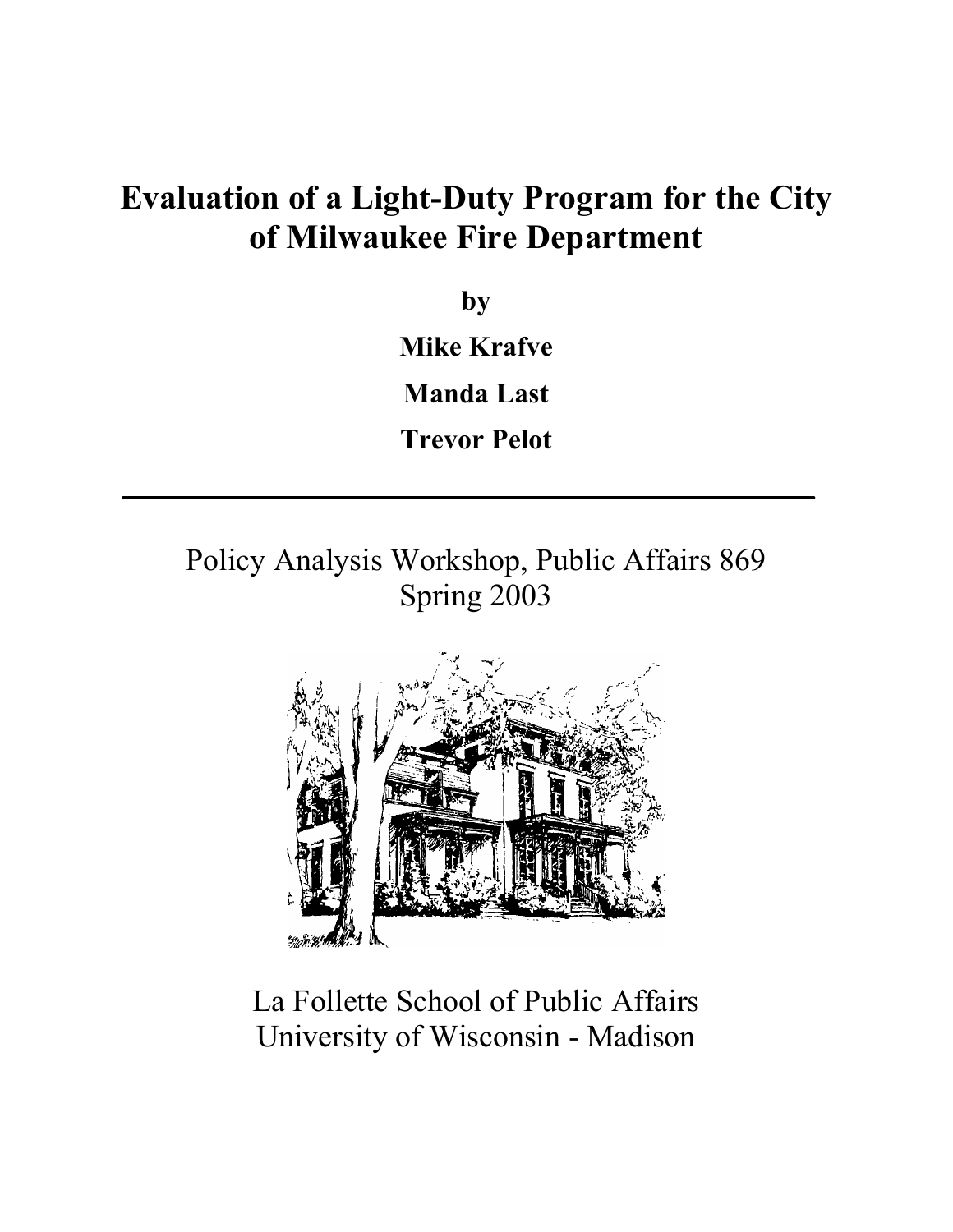#### **Executive Summary**

Firefighting is an inherently dangerous occupation. Injuries impose a cost on the organization, mostly in the form of overtime wages for workers who replace injured individuals. The Milwaukee Fire Department is not immune to this phenomenon. In fact, overtime costs in the fire department have increased by nearly 50 percent over the last five years. In addition, the department's current injury leave policy exacerbates this problem by providing disincentives for injured firefighters to return to full duty as soon as possible. A light-duty program that assigns injured firefighters to less physically demanding positions until they are capable of returning to full-duty would reverse these incentives and has the potential to reduce the amount that the fire department must pay in injury leave compensation and overtime salaries. Given the incentives present under current policy and the impending budget cuts to local government assistance by the state, we recommend that the Milwaukee Fire Department implement the light-duty program described within this report.

We recommend a light-duty program for several reasons. First, current injury leave policy provides injured firefighters with several *disincentives* to return to full duty as soon as they are physically able. A light-duty program provides them with *incentives* to return to full duty. The fire department will reduce the amount that they spend on overtime pay as a result of this program. Second, the department will be able to gain productivity by having light-duty personnel perform tasks that would otherwise be left undone or would be performed by a current employee who has other important jobs to do. Third, the fire department will be able to provide higher quality public services with a light-duty program. They will be able to respond to requests for public education appearances faster because they will have more personnel to perform this function. In addition, they will no longer be forced to take a company out of service in order to inspect municipal buildings or make public education appearances. Finally, the individual charged with managing the light-duty program (safety coordinator) will also provide injury prevention services. Any reduction in the number of injuries in the fire department will result in cost savings. At the same time, the costs of implementing a light-duty program are minimal compared with its benefits. The program will entail transitional costs associated with implementing such a program as well as the annual cost of staffing the safety coordinator position. We conclude that the benefits of a light-duty program, due to the reversal of incentives and the injury prevention benefits of the safety coordinator position, will outweigh the costs.

We make five general recommendations regarding the structure of the light-duty program so that it will be effective and efficient. We base our recommendations both on the programs observed in other fire departments throughout the country and on our analysis of the current situation in Milwaukee. First, the fire department should hire the previously mentioned safety coordinator to manage the light-duty program and provide injury prevention services. This individual will ensure that the program is run efficiently and will work to reduce the number of injuries that occur. Second, the fire department should utilize current technology, policies, and procedures used in other areas of city government when implementing the light-duty program in order to minimize transitional costs. We suggest a specific injury leave process that the city should use to minimize these costs. Third, the department should provide for quicker access to medical care for injured firefighters, which will allow a more efficient determination of fitness for light duty and full duty. Fourth, we suggest a default light-duty assignment that ensures that everyone who is eligible for light duty is given an assignment. Finally, we recommend that the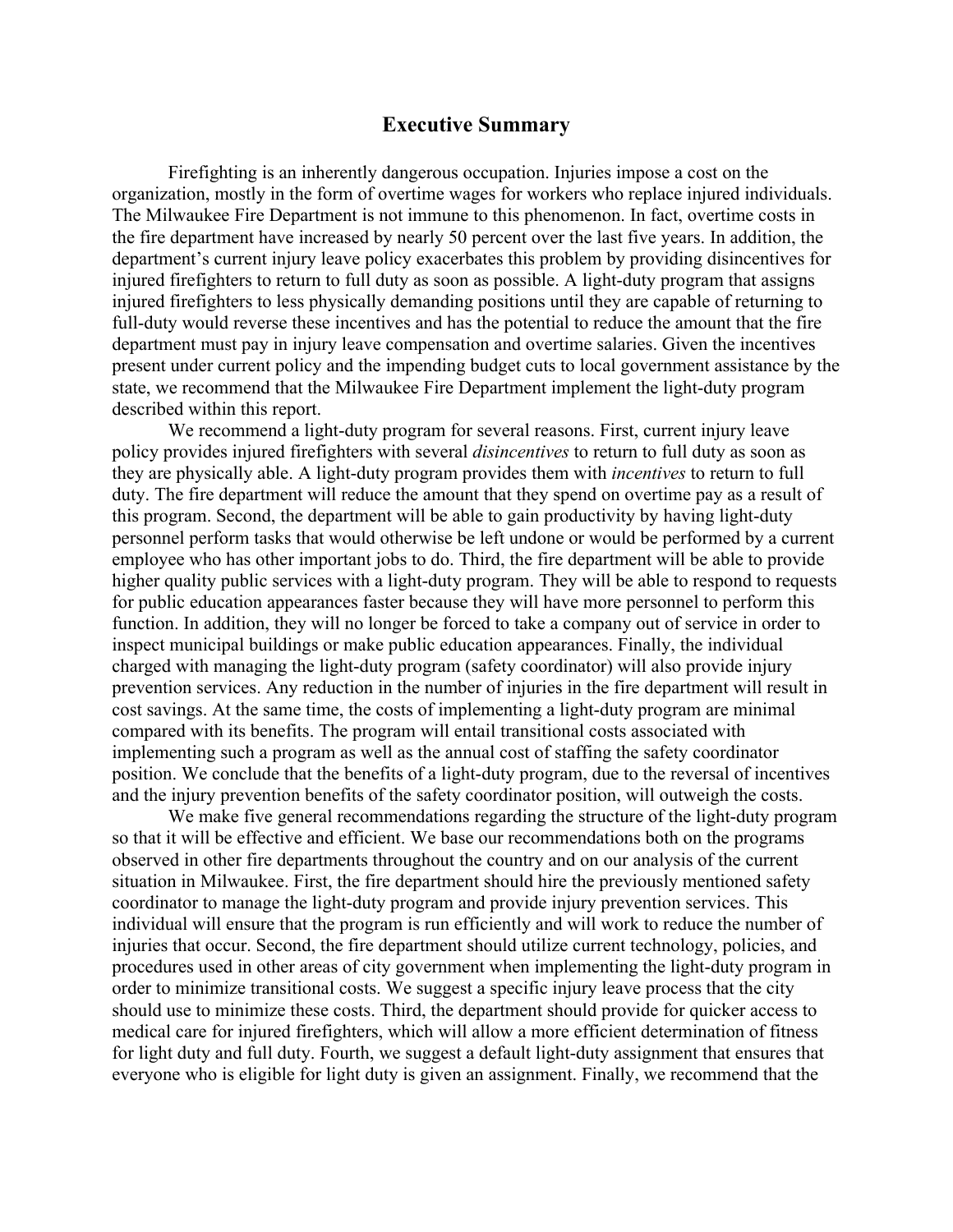light-duty program be focused on those with the potential to be on it for the longest amount of time in order to take full advantage of the incentives that the program provides.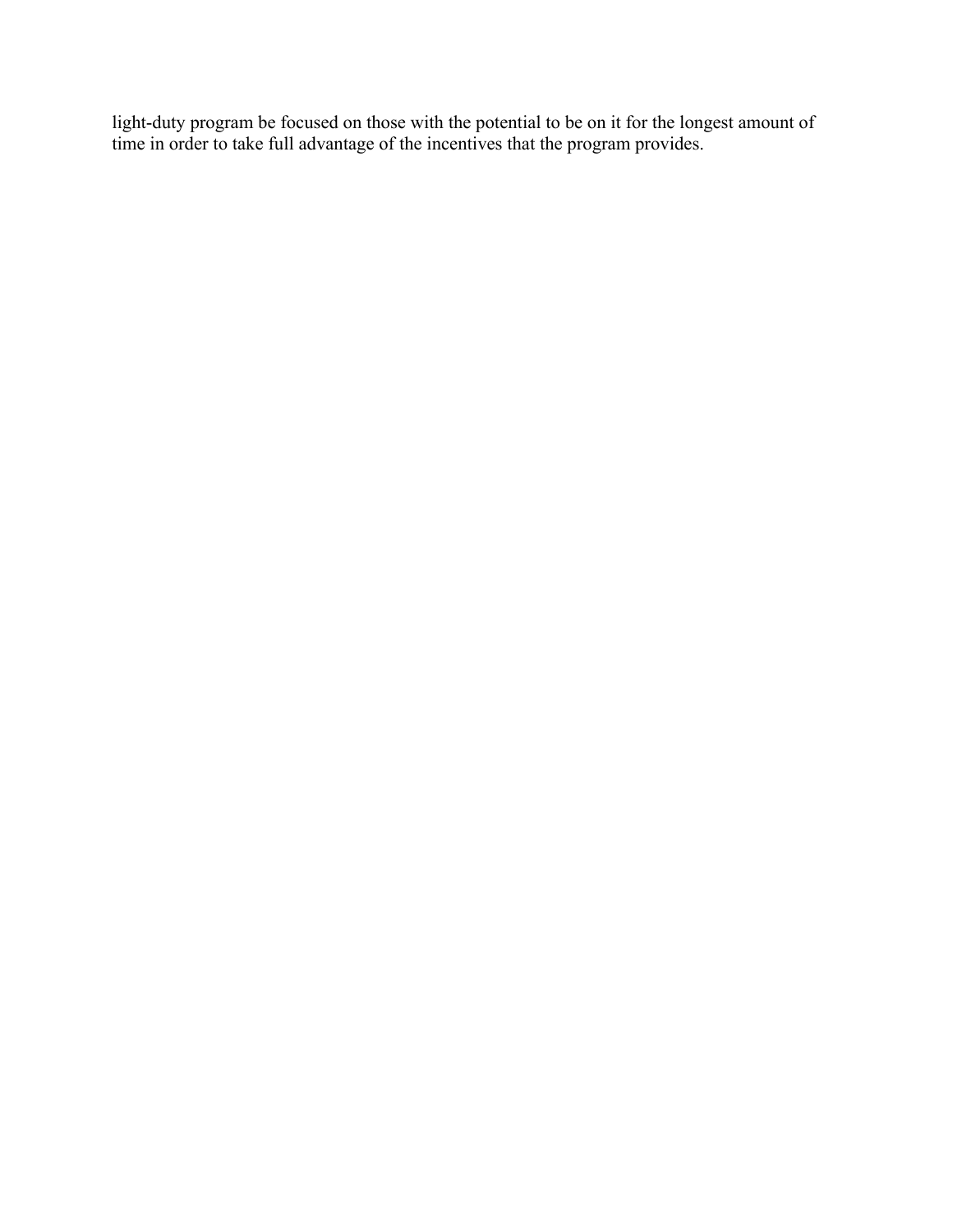## **Evaluation of a Light-Duty Program for the City of Milwaukee Fire Department**

by Mike Krafve, Manda Last, and Trevor Pelot

irefighting is an inherently dangerous occupation. Approximately 330 injuries occur Firefighting is an inherently dangerous occupation. Approximately 330 injuries occupation where  $F$ ire Department, ranging in severity from minor ankle sprains to broken legs. These injuries lead to a large number of lost workdays and major expenditures for the city. Injuries cost the city in two major ways. First, injured firefighters receive injury leave pay during their recovery period. Second, those who replace injured workers are paid a premium wage. These two factors combined place a large financial burden on the fire department. A reduction of these costs would be a great benefit to the City of Milwaukee.

A light-duty program can reduce the costs associated with firefighter injuries and increase the efficiency of the fire department. Currently, firefighters must remain on injury leave until they are physically able to resume their normal duties. A light-duty program would allow injured firefighters to return to work and perform another task such as office work or community education until they are deemed fit to return to full duty. The work performed by those assigned to light duty increases the efficiency of the department by providing personnel to do otherwise unattended tasks. Most important, the program would provide injured firefighters with an incentive to return to full duty as soon as possible.

This report analyzes the feasibility of implementing a light-duty program in the Milwaukee Fire Department. It provides background information about the department and examines the reasons for pursuing a light-duty program. Injury data, a survey of other fire departments throughout the country, input from Milwaukee's bureau chiefs, and an examination of other injury leave policies used in Milwaukee provide the basis for the analysis of a light-duty program. Finally, this report provides a recommendation based on an analysis of this information and the costs and benefits of implementing a light-duty program in the Milwaukee Fire Department.

## **Background**

The Milwaukee Fire Department employs 1,079 people, including 1,014 in fire suppression and support roles as well as 65 in administrative positions. There must be 281 fire suppression personnel on duty at all times. Each individual firefighter works a 24-hour shift followed by 48 hours off duty. The department operates 36 firehouses in six geographically organized battalions throughout the city. The department is composed of 37 engine companies, 16 ladder companies, 8 paramedic units, and 4 rescue squads. Other fire department responsibilities include the operation of a number of special teams (Dive Rescue, Hazardous Materials, and a Heavy Urban Rescue Team), fire inspections of municipal buildings, emergency medical services, and various fire prevention and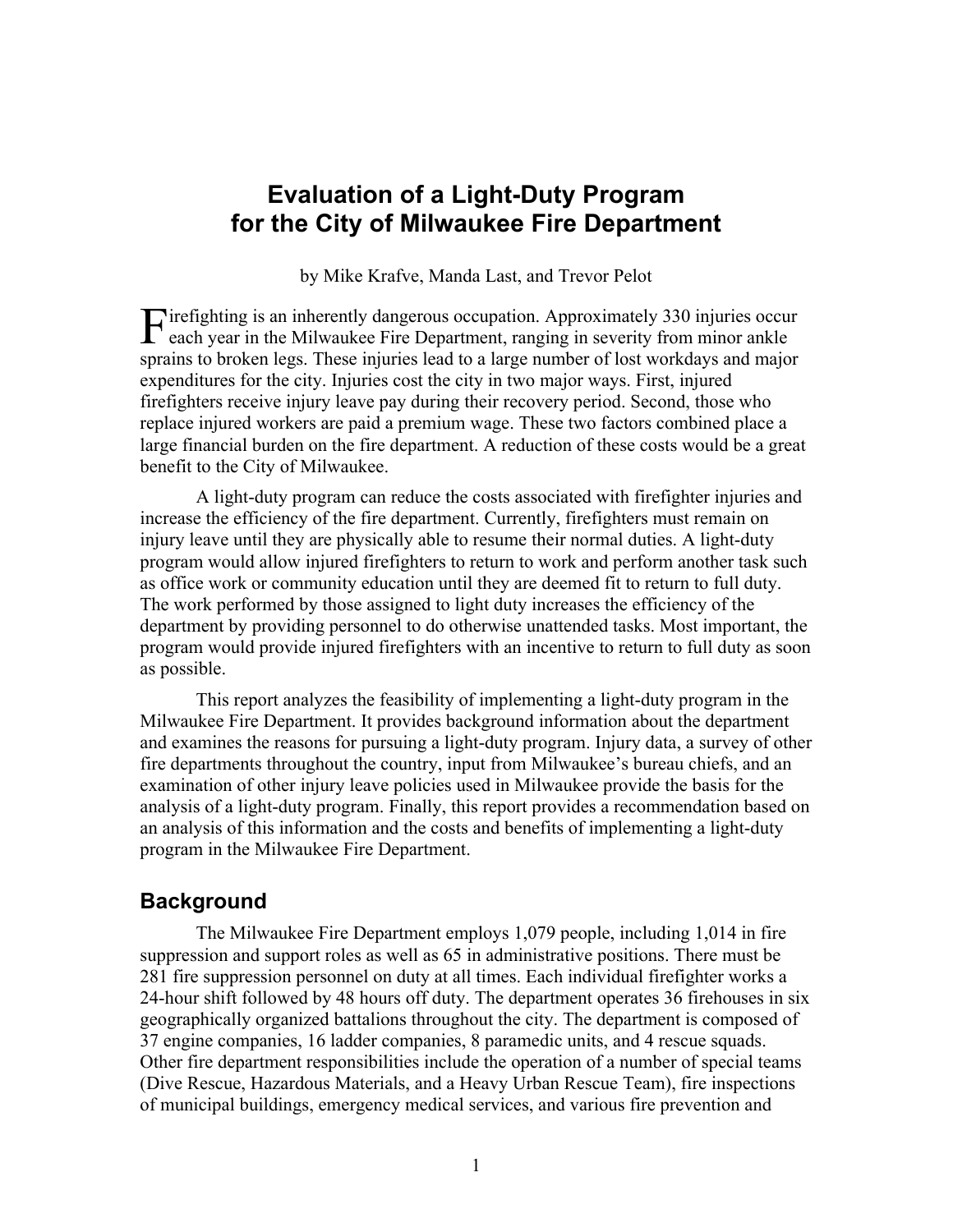public education programs. The fire department serves Milwaukee's population of approximately 600,000 as well as others who work in, shop in, and visit the city.

## *Reasons to Examine Current Injury Leave Policy*

The following section describes the three main problems with the current injury leave policy from the perspective of the City of Milwaukee. These problems provide the motivation for exploring changes in this policy.

#### **The Fiscal Disincentive to Return to Work**

Injuries occur quite frequently in fire departments because of the hazardous nature of firefighting. Between 1994 and 2001, the Milwaukee Fire Department averaged nearly 250 injuries per year resulting in approximately 3,000 lost workdays per year. This represents 2.4 times the injury incidence rate of the police department and 1.4 times the incidence rate of the public works department. Lost time because of injuries results in considerable costs to the city. In 2001 dollars, the fire department has averaged \$1,120,000 per year in injury pay during this period.

Replacing injured workers has a substantial impact on the fire department's budget. The department currently replaces injured workers with regularly staffed firefighters who work overtime and are paid premium wages (up to one-and-a-half times the nominal pay rate). Overtime pay in the fire department cost the city \$6,850,000 in 2001. This amount makes up 11.9 percent of the fire department's total salaries and wages. Overtime pay has grown nearly 50 percent since 1998, a period in which other wages and salaries in the fire department grew only 1.4 percent. Consequently, overtime pay grew from 8.1 percent of total compensation in 1998 to 12.5 percent in 2002. While total overtime pay is not entirely composed of overtime pay for those replacing injured firefighters, reducing the magnitude of injury leave overtime pay by any significant degree would result in substantial cost savings for the city. Table 1 illustrates the overtime costs nominally and as a percentage of total salaries and wages for the fire department over the last five years.

| <b>Salaries and Wages</b> | 1998         | 1999         | 2000         | 2001         | 2002         |
|---------------------------|--------------|--------------|--------------|--------------|--------------|
| Overtime Compensated      | \$4,338550   | \$5,132,545  | \$6,725,472  | \$6,849,145  | \$7,148,460  |
| All Other Salaries        | \$49,512,325 | \$54,250,278 | \$51,606,248 | \$50,872,718 | \$50,213,002 |
| and Wages                 |              |              |              |              |              |
| <b>Net Salaries</b>       | \$53,850,875 | \$59,382,823 | \$58,331,720 | \$57,721,863 | \$57,361,462 |
| and Wages Total           |              |              |              |              |              |
| Overtime as a %           | 8.06         | 8.64         | 11.53        | 11.87        | 12.46        |
| of Total Salaries         |              |              |              |              |              |

| Table 1. Fire Department Overtime vs. Total Salary Expenditures |  |  |  |
|-----------------------------------------------------------------|--|--|--|
|-----------------------------------------------------------------|--|--|--|

Source: City of Milwaukee Budget Office, Personal Communication, April 16, 2003

Under current policy, employees on injury leave are paid by the city although they are not actively contributing to the services of the department. A firefighter receives 80 percent of his or her gross salary exempt from all income taxes and payroll taxes. As a result, an injured firefighter actually takes home more in injury leave pay than they would by working. Injured firefighters also do not incur additional costs associated with working, such as the cost of commuting. It is likely that this high salary replacement rate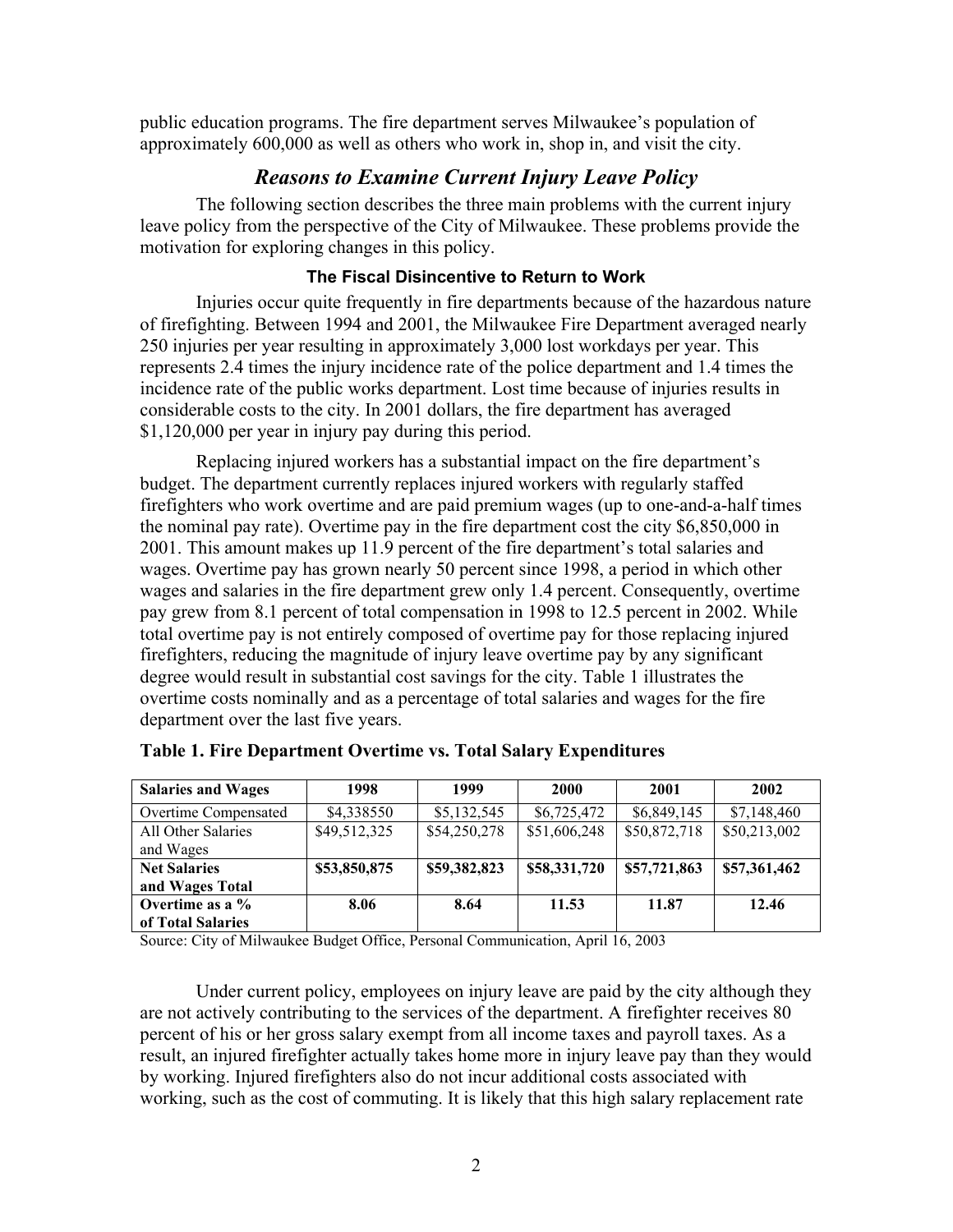acts as a disincentive to return to full duty quickly. Although the fire department was not able to present any data providing direct evidence that the injury pay structure is a disincentive to returning to work, significant anecdotal evidence provided by fire department representatives we interviewed supported this conclusion. In addition, rational individuals are expected to weigh the costs and benefits of available options. It can be reasonably expected that some people would choose to postpone returning to work because the high replacement rate allows them to receive a higher post-tax salary by staying home than they would receive by returning to work. In addition, it is much more convenient for most people to stay home than to go to work. Although very few employees likely misuse the injury leave policies, the fact that the current system provides an incentive to stay home from work as long as possible is of some concern to the bureau chiefs we interviewed. Regardless, an injury leave policy clearly should not leave this incentive in place. A light-duty program that requires injured firefighters to report to work before they are physically able to return to full duty would prevent this possibility.

#### **Other Disincentives to Return to Work**

An additional disincentive to a prompt return to work is an indirect effect of the current injury leave policy. This disincentive results from not requiring injured workers to report to the department on a regular basis. It is well known within city government that many firefighters in Milwaukee have part-time jobs apart from their firefighting duties. An injured firefighter who can continue working a part-time job while at the same time receiving injury leave pay has an even greater incentive to remain on injury leave status as long as possible. A light-duty program would eliminate this return to work disincentive by requiring many injured employees to work the more traditional eight hours per day. This would prohibit many firefighters from working their second job and would provide impetus for retuning to their normal schedule of one day on, two days off as soon as possible in order to enable them to continue working their second job.

Overall, recovering employees have very few requirements during the recovery period. They are required to present themselves at the Bureau of Administration on the Tuesdays that correspond to a regular shift date (effectively every third Tuesday). Also, they are required to remain in their homes during their regular 24-hour shift times. This requirement has proven difficult to enforce. According to the bureau chiefs, employees can become quite disengaged from their unit when the requirements are so minimal. An employee with minimal reporting requirements who receives a higher than usual wage has little incentive to return to work in a timely manner. A light-duty program would preclude the possibility of this outcome.

#### **Department Efficiency**

Other less direct effects of the current injury policy raise concerns for the fire department and the city budget office. For one, it is quite inefficient from a budgetary perspective to pay a substantial number of employees who are not working. Furthermore, the fire department's mission is to provide public services. Unproductive municipal employees do not provide public services, and are thus inefficient from the perspective of service provision. Moreover, the very act of managing the injured personnel and the program that supports them is a cost in terms of both human resources management for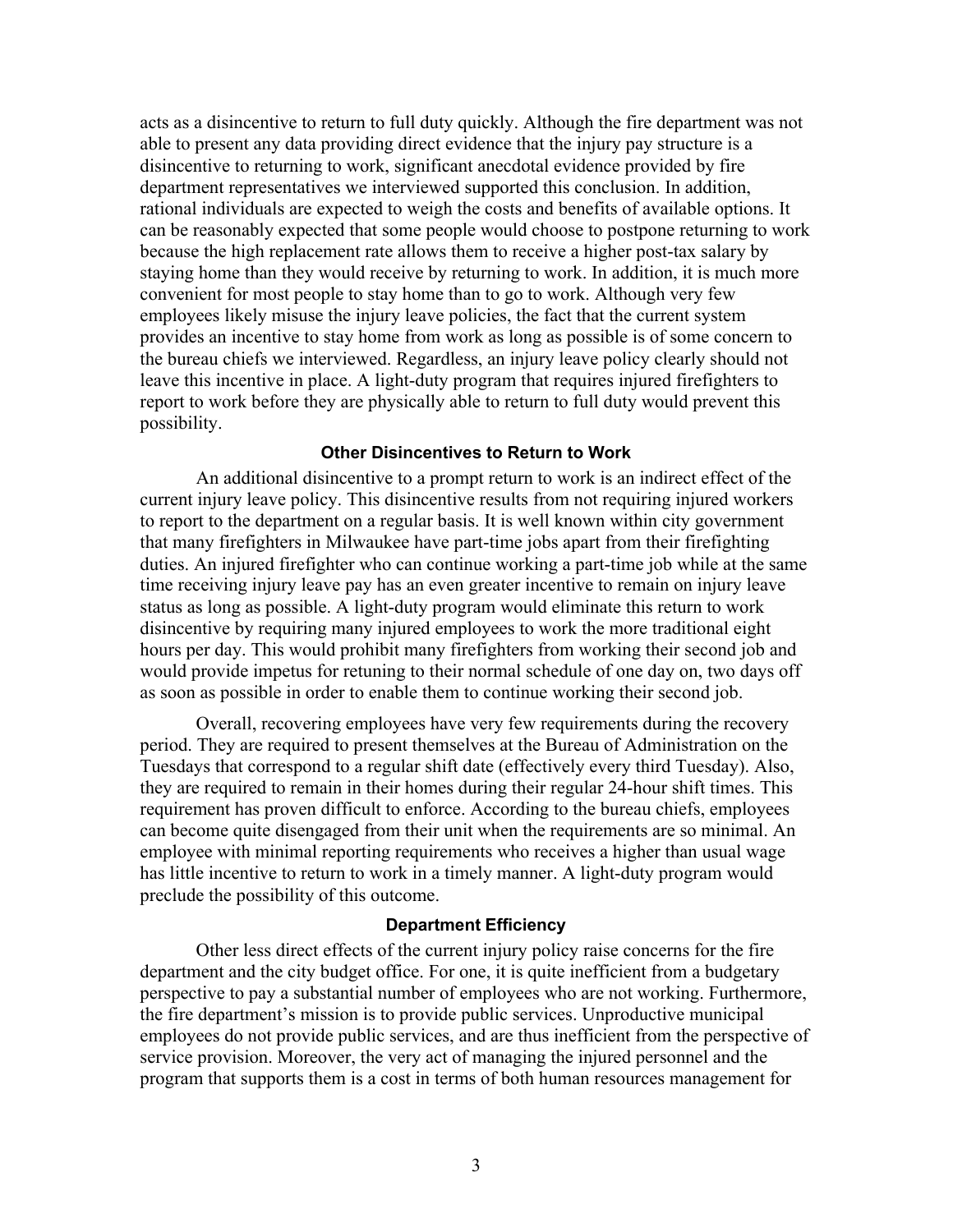the city and lost continuity in the firehouses. The current injury leave payment structure also does not preclude accrual of sick or vacation leave while on injury leave status.

Like all municipalities, the City of Milwaukee is continually seeking ways to provide public services more efficiently. Finding ways to reduce costs is particularly important now because of current budget pressures. These pressures result from the expected cut in state aid and from Mayor Norquist's pledge to keep property tax rates low. As the mayor stated in his budget address, "The state shared revenue payments that support [the] budget still won't keep pace with inflation, much less the soaring cost of health care." Therefore, the city was forced into making "a lot of hard choices… [including] reductions throughout every department including library, Fire Department and Police."

## **What is a Light-Duty Program?**

In response to the continuing concerns over the problems with current injury leave policy, the City of Milwaukee seeks an alternative policy aimed at reducing costs and providing a higher quality of services. The specific details of light-duty programs (also called limited or restricted-duty programs) vary significantly by type of organization and from city to city. The overriding goal of these programs, however, is to provide incentives to return to full duty as soon as possible and to gain productive output from injured employees before they are able to resume their full duties. Under most state worker compensation laws, employers can require their employees to work in any capacity that is consistent with their physical limitations. Most fire departments assign light-duty positions based on the injured individual's background, experience, and personal strengths and weaknesses. For example, an injured firefighter would not be assigned to fire education activities in schools if he or she does not work well with children.

Light-duty work in fire departments generally includes administrative tasks such as filing, answering the phone, and light office work, but it may also entail dispatching, providing transportation services, public education, employee training, or doing building inspections. Light-duty work is assigned by matching the length and severity of a given injury and the individual's personal characteristics with available light-duty positions. Alternatively, an employee may simply be asked to report for regularly scheduled duty and undertake whatever tasks are assigned.

## **Purpose of This Report**

The Milwaukee Office of Budget and Management and the fire department administration are interested in studying a light-duty program for the fire department. The intended outcomes include cost containment, increased department efficiency and productivity, and improved public service. This report analyzes the feasibility of a lightduty program within the Milwaukee Fire Department. It is based on an examination of the department's history, current organization, and the number and types of light-duty jobs currently available in the department's six bureaus. This report draws lessons from similar light-duty programs operating in fire departments throughout the country. It also draws on the experiences of the Milwaukee Police Department and the Milwaukee Department of Public Works, both of which have long-established light-duty programs.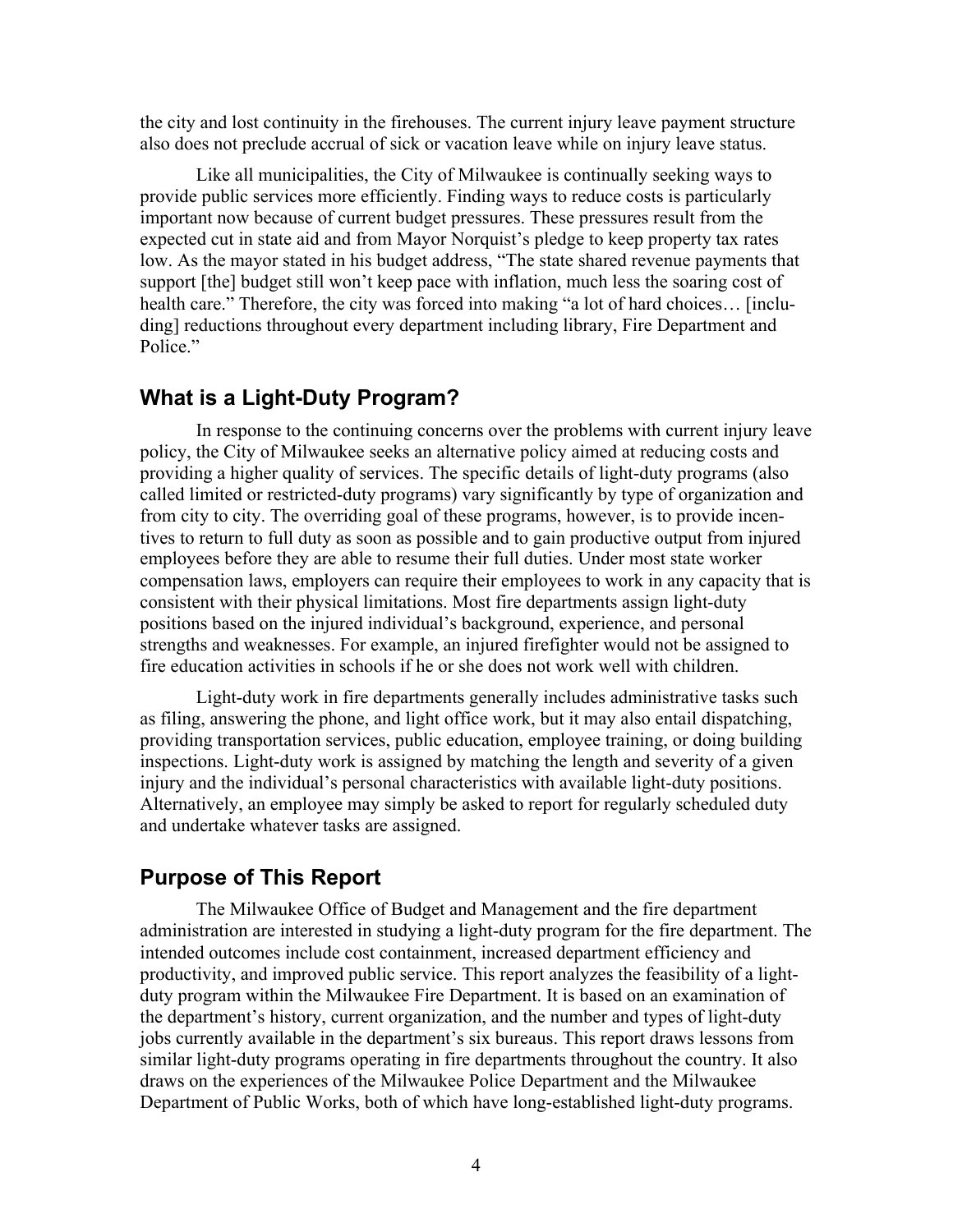According to a 1999 audit of Milwaukee's injury pay procedures conducted by the city's comptroller, the Milwaukee Fire Department is one of a very small number of municipal fire departments of similar size without a light-duty program. The same audit concluded that there are "potentially significant benefits from a well-designed light- or restricted-duty program in the fire department."<sup>1</sup> This report concurs with the audit's conclusions and offers concrete policy guidelines for implementing a light-duty program in the Milwaukee Fire Department.

#### **Investigation and Analysis**

<u>.</u>

Our investigation consisted of studying the current injury leave policies in the Milwaukee Fire Department, the pattern of actual injuries and lost work time, and lightduty programs in other cities.

#### *Current Fire Department Injury Leave Policies*

Although a light-duty program currently does not exist within the Milwaukee Fire Department, explicit policies and procedures govern the actions and responsibilities of firefighters who are injured on the job and those who administer the injury leave program.

Under current policy, firefighters injured on the job must immediately notify their supervisor who must then fill out an injury report form. Of course, the injured worker is to report immediately to a hospital emergency room if the injury is severe enough. The supervisor is required to file the report with the Bureau of Administration within three days of the incident. The injury report outlines the nature of the injury, where the injury occurred, the circumstances of the incident, any medical treatment received, and the condition of the employee. The Bureau of Administration records this information in a computer database and sends the relevant information to the Milwaukee Department of Employee Benefits (DEB), which takes over responsibility for the injury case. The DEB then follows procedures for determining injury pay eligibility, scheduling of an independent medical examination (if necessary), and awarding injury leave benefits. Also, the DEB is responsible for monitoring the progress of the employee's recovery and following up on the physician's estimate of a return-to-duty date. The records of all injuries are kept on file in the fire department, and a copy is kept by the DEB.

An injured employee remains on injury leave until the employee's private physician deems that he or she is fit to return to duty. The physician must outline a treatment plan and give a date by which the employee is expected to reach a "healing plateau." This is the point when the employee has reached the maximum point of healing, which in most cases will result in full physical health. A claims adjuster within the DEB handles continual communication with the private physician regarding the employee's status. The claims adjuster works with department nurses to determine the accuracy of the physician's diagnosis, treatment plan, and likely return-to-work date. The nurses have reference material by which they can judge the efficacy of treatment plans and likely recovery duration periods. The employee may be sent for an independent medical

<sup>&</sup>lt;sup>1</sup> Morics, W.M. "Audit of the City of Milwaukee Injury Pay Program," City of Milwaukee Comptroller, October 1999, p. 14.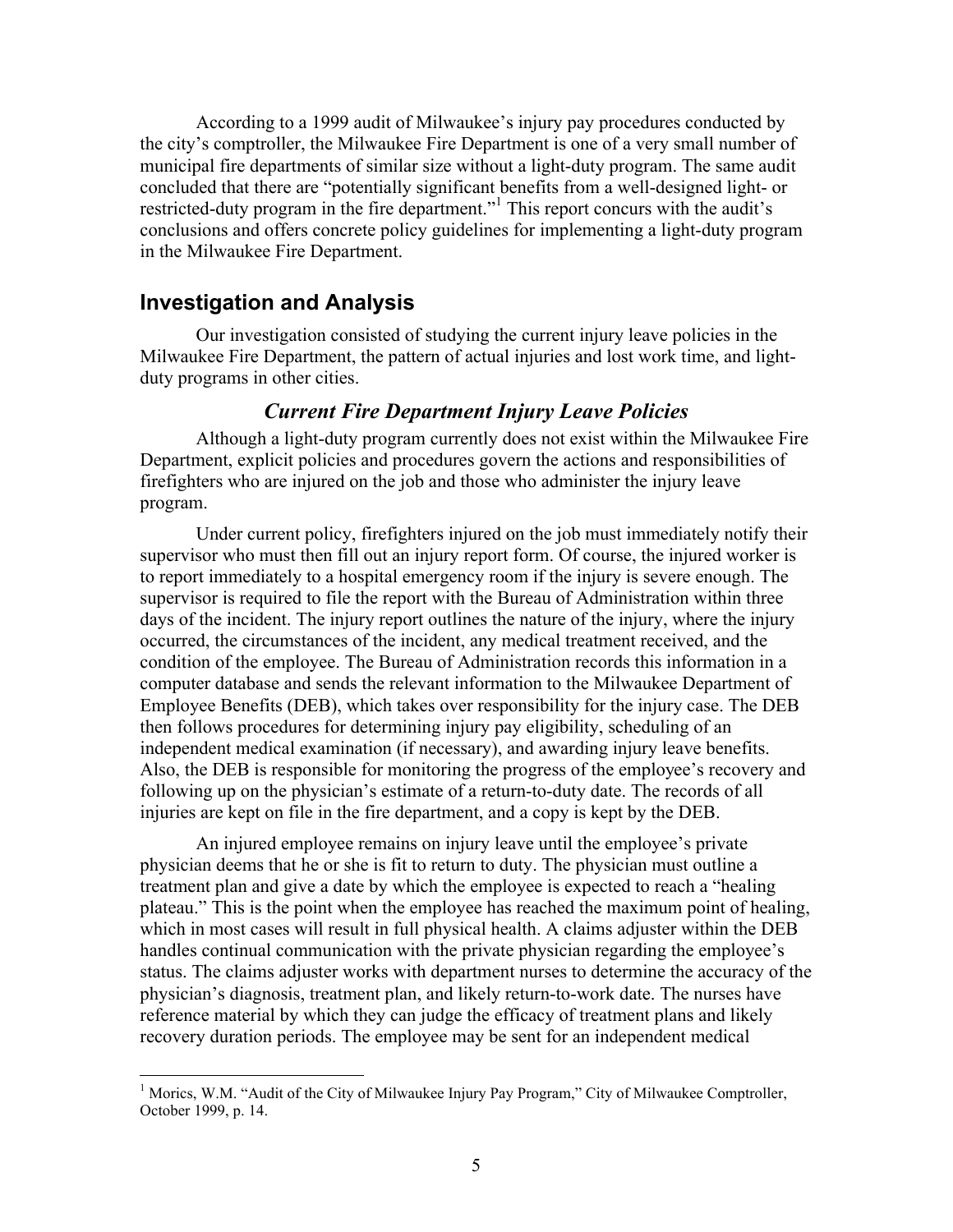examination if an adjuster questions the diagnosis of the private physician for any reason or has reason to believe that the employee is not trying to return to work. The independent medical exam is performed by a city-approved physician, and the results help determine the next steps in the injury determination process. For example, such an examination would be used if the firefighter does not return to full duty by the expected return-to-work date and the adjuster wants to take a closer look at the individual case to determine whether to change the employee's status. The case can be appealed through the State of Wisconsin Worker's Compensation Bureau if the employee does not agree with the diagnosis of the independent medical examiner. The employee can be denied benefits if he or she refuses to return to work after being deemed fit by the city-approved physician. The goal of this entire process is to ensure that the employee is following his or her treatment plan and to monitor his or her progress toward returning to full duty.

Employees who are deemed unable to work at full capacity are placed on injury leave status until they are fully recovered. Recovering employees are not allowed to return to full duty without an authorizing medical slip from their private physician. The employee is given minimal responsibilities while on injury leave status, as outlined earlier.

## *Injury Types and Statistics*

Between January 1998 and August 2002, Milwaukee firefighters suffered 1,218 injuries resulting in nearly 12,000 lost workdays. Appendix A includes a table describing these injuries. An average of approximately 330 injuries occurred each year, and the average injury duration was 9.7 days. Back injuries are the single most common type of injury suffered by Milwaukee firefighters, comprising 21 percent of the total injuries and 20 percent of the total lost workdays. Injuries to shoulder, knee, and ankle, along with lacerations and burns, occur frequently as well. These injuries each account for between 6 percent and 12 percent of the total injuries. Table 2 details the most common injuries and their average durations.

| <b>Injury Type</b> | <b>Number</b> | Percent     | <b>Total</b> | Average   | Percent       |
|--------------------|---------------|-------------|--------------|-----------|---------------|
|                    | of Injuries   | of Injuries | Days Lost    | Days Lost | of Total Days |
| Back               | 252           | 20.7        | 2,299        | 9.1       | 19.6          |
| Knee               | 150           | 12.3        | 2,215        | 14.9      | 18.9          |
| Shoulder           | 126           | 10.3        | 1,980        | 15.7      | 16.9          |
| Ankle              | 94            | 7.7         | 464          | 4.9       | 4.0           |
| Lacerations        | 78            | 6.4         | 534          | 6.9       | 5.6           |
| <b>Burns</b>       | 77            | 6.3         | 276          | 3.6       | 2.4           |
| Other              | 441           | 36.3        | 3,966        | 9.0       | 32.6          |
| <b>Total</b>       | 1218          | 100.0       | 11,734       | 9.7       | 100.0         |

#### **Table 2. Common Injuries in the Milwaukee Fire Department**

Source: Milwaukee Fire Department Injury Data: January 1998-August 2002

Approximately 76 percent of firefighter injuries resulted in less than ten lost workdays, or one 27-day work period. These account for approximately 298 of 331 yearly injuries. Figure 1 shows the distribution of injury durations.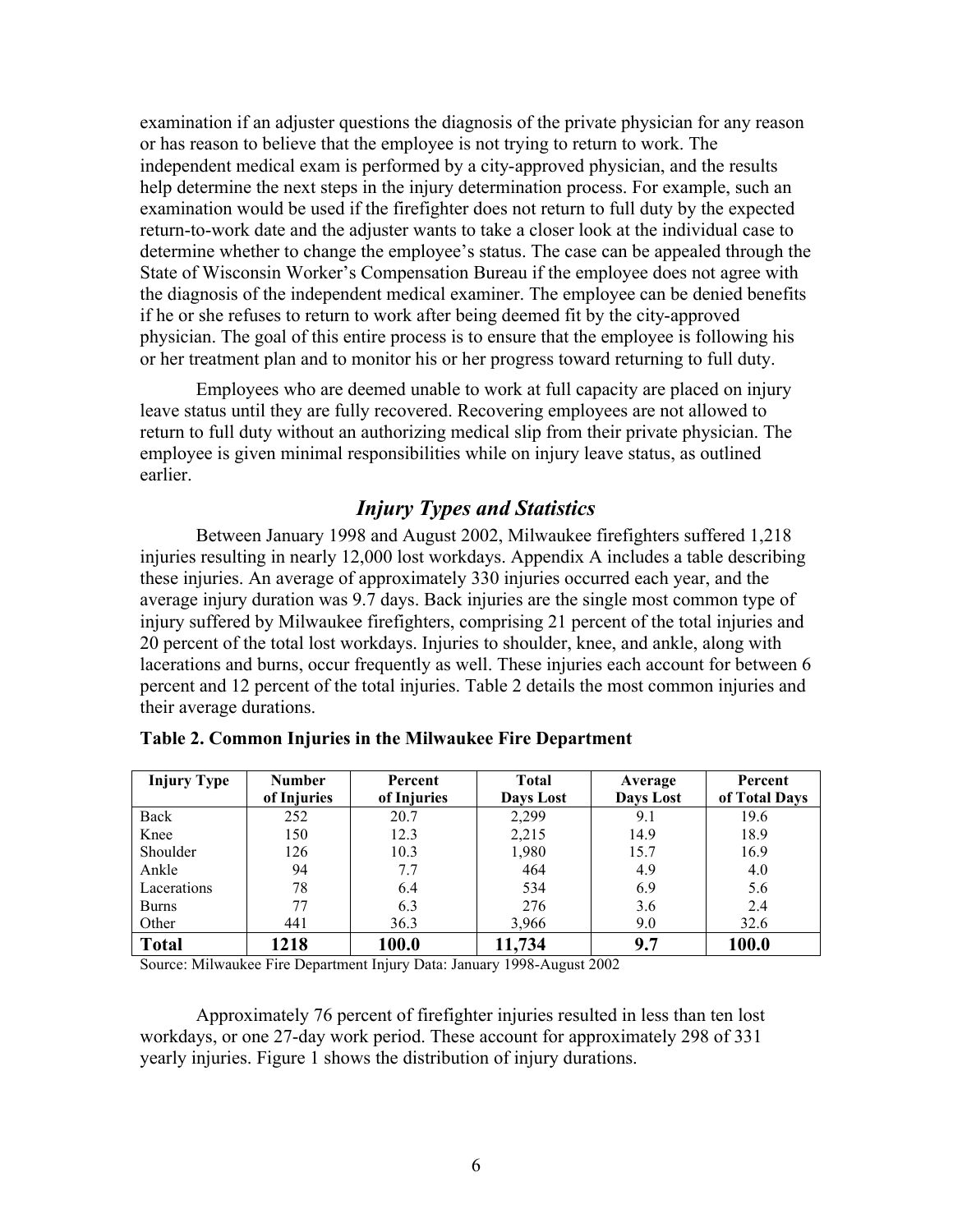

S**ource**: Milwaukee Fire Department Injury Data.

## *Existing Light-Duty Programs in Other Fire Departments*

We interviewed officials in a number of fire departments around the country in an effort to understand how light-duty programs work. The aim of these interviews was to learn from the experiences of fire departments and to gather information regarding the most important characteristics of such programs. We looked for best practices and common features, focusing on the most common implementation difficulties and procedural troubles in both the design and operation of the programs. We also tried to learn about and understand the history of the programs, the motivation for starting lightduty efforts, specific barriers to implementation (union contracts, receptiveness of the firefighters, coordination), how the programs are managed, and other, ongoing issues. Unfortunately, none of the fire departments interviewed record the types of data necessary for a before-and-after policy comparison. This type of information would have allowed us to determine whether or not injury duration reductions are associated with the implementation of a light-duty program. Most of these light-duty programs have been in effect for so long that the people interviewed do not remember the program's inception.

We contacted fire departments in fourteen cities that were either similar in population to Milwaukee or had fire departments of a similar size. Chicago and Minneapolis were also surveyed given their proximity to Milwaukee. Eleven of the fourteen (79 percent) fire departments operate light-duty programs. We were able to obtain detailed descriptions of light-duty programs for five cities: Minneapolis, Pittsburgh, Cleveland, Indianapolis, and Cincinnati. Brief descriptions of the light-duty programs in these cities are provided in Appendix B.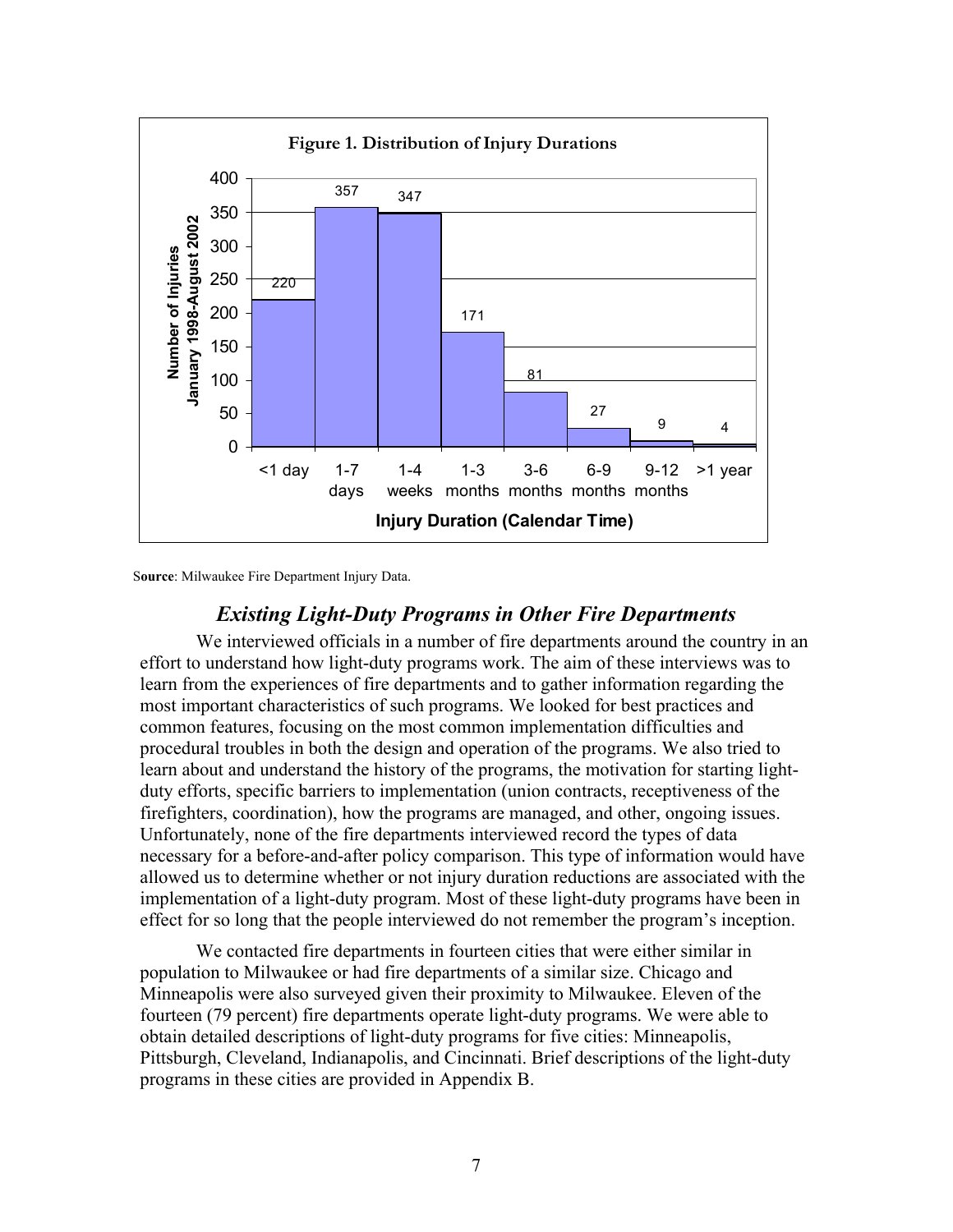Table 3 provides a summary of the important characteristics of the programs used in five fire departments.

| <b>City</b>        | <b>City</b> | <b>Number</b> | Program    | <b>City</b>    | <b>Typical Light-Duty Jobs</b>                                                                                                                                                                    |
|--------------------|-------------|---------------|------------|----------------|---------------------------------------------------------------------------------------------------------------------------------------------------------------------------------------------------|
|                    | Population  | of Personnel  | Manager    | <b>Doctor</b>  |                                                                                                                                                                                                   |
| Cincinnati         | 331,000     | 881           | <b>Yes</b> | <b>Yes</b>     | General office work, building<br>inspections, and arson<br>investigation.                                                                                                                         |
| <b>Cleveland</b>   | 478,000     | 1,006         | Yes        | N <sub>0</sub> | Any area in the department in<br>which personnel is needed. Based<br>on physical capabilities and<br>personal characteristics.                                                                    |
| Indianapolis       | 782,000     | 751           | Yes        | No             | Delivery services, general office.<br>work, community education, and<br>building inspections.                                                                                                     |
| <b>Minneapolis</b> | 383,000     | 460           | Yes        | Yes            | Drivers for mobile command<br>vans, general office work,<br>training, and fire prevention for<br>long-term injuries and various<br>work in the individual's firehouse<br>for short-term injuries. |
| Pittsburgh         | 335,000     | 868           | Yes        | N <sub>o</sub> | Any area in the department in<br>which personnel is needed. Based<br>on physical capabilities and<br>personal characteristics.                                                                    |
| <b>Milwaukee</b>   | 597,000     | 1,077         | N/A        | N <sub>0</sub> | N/A                                                                                                                                                                                               |

**Table 3. Characteristics of Other Light-Duty Programs**

Source: U.S. Census Bureau, 2000 Census; telephone interviews with program managers.

We assume that the similarities among the programs point to areas that should be considered by the Milwaukee Fire Department because all of these fire departments have had considerable experience in using a light-duty program. All of these experienced departments, for example, use a program manager Also, all of the departments assign light-duty personnel to similar tasks. This similarity may mean that light-duty personnel may perform these tasks the best given their physical capabilities. Not all of these fire departments use a city doctor, though. This difference may mean that each department makes this choice depending on the resources available to them and the personnel used prior to the implementation of a light-duty program. Overall, this information shows that the Milwaukee Fire Department should consider using a program manager that assigns tasks similar to those above. However, they should not use a city doctor given the scarce resources available and the current lack of a city doctor.

## *Existing Light-Duty Programs in Milwaukee*

Light-duty programs have existed in the Milwaukee Police Department and the Department of Public Works since the early 1980s. The following section provides a brief discussion of the programs used in these departments.

#### **The Police Department**

The police department has approximately 2,400 employees and sustains approximately 1,000 injuries per year, 300 of which result in significant lost time. The light-duty program is available to both sworn and civilian personnel within the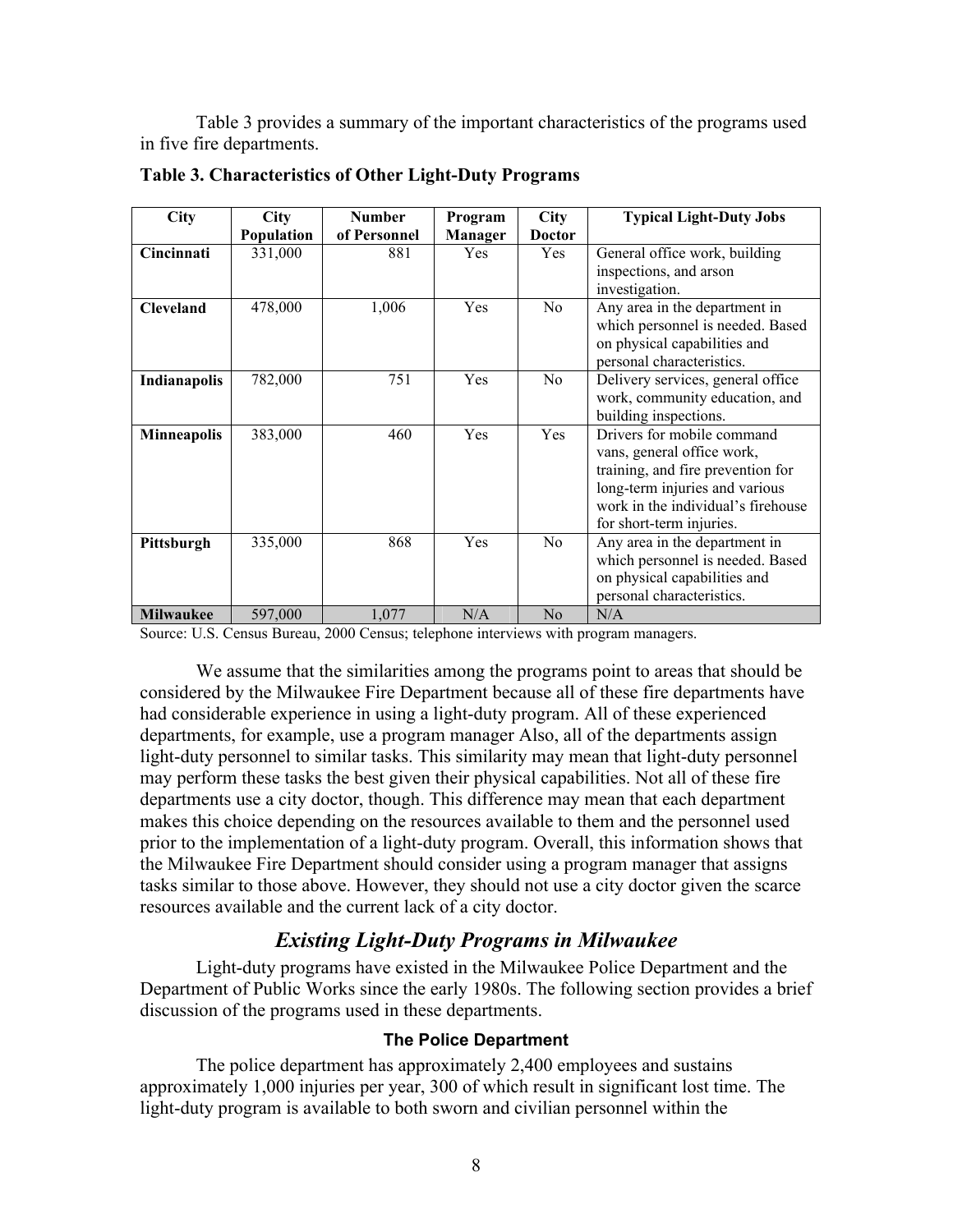department and to pregnant employees. The overriding goal of the program is to offer its injured employees a chance to continue making a positive contribution to operations, enable the police department to its human resources more effectively, and to retain a high level of productivity. Placing injured workers in positions that do not require fully physically capable employees better utilizes the available human resources. Thus the department is better able to accomplish its mission of serving the community in the most efficient manner.

A light-duty position in the police department is not really a position, but is instead considered a "status." This designation means that employees restricted to lightduty continue working the same shifts as if there were no injury, but are restricted to work that is not physically demanding beyond their capacity. This type of duty-switching would work much better in the police department than it in the fire department because police work often requires a good deal more paperwork than firefighting. Lessons can still be learned, however, from the police department's policies.

Those employees limited to light duty are generally assigned to administrative tasks, including filing of police reports, typing, performing record-checks, filling open records requests, doing background checks, and dispatching. These positions reduce physical demands on the employee and isolate them from the hazards inherent in normal police work.

The injury leave process for injured police officers is quite similar to that for injured firefighters. For example, they must report any injury immediately to their supervisor, and the DEB monitors their recovery. Any differences in the process are directly related to the light-duty program and are as follows. First, the officer's physician determines what tasks and duties the injured worker is capable of performing while they are recovering from their injuries. The doctor must fill out a form explaining the extent of the injury, any necessary work restrictions, an estimated time of recovery, and an estimated date of return to full duties. The employee is required to revisit his or her physician and obtain an updated status report at 30 days, 4 months, or 6 months, depending on the severity of the injury. Second, the police department maintains a database to track employee injuries and job fitness status. This database is maintained by a safety specialist in the administration bureau and is shared between the administration and various supervisors. It also facilitates management and tracks scheduling, personnel availability, injury durations, and injury types. Included in the database are the location of where the injury occurred, job title of employee, date of injury, type of injury or condition, whether the injury was sustained when the officer was on or off duty, estimated fit-for-duty date, light-duty placement date, and the date by which the employee must update his or her status with a physician.

#### **The Department of Public Works**

The Milwaukee Department of Public Works employs approximately 4,200 people who work in various divisions. The light-duty program is quite different from the program within the police department. The principal goal of the policy is not to minimize costs or maximize efficiency by obliging injured employees to remain productive, but rather to aid the employee's transition back to full-time work. This difference is mainly due to the nature of both the type of work and the employees in the two departments. Much of the work in the public works department is not amenable to individuals with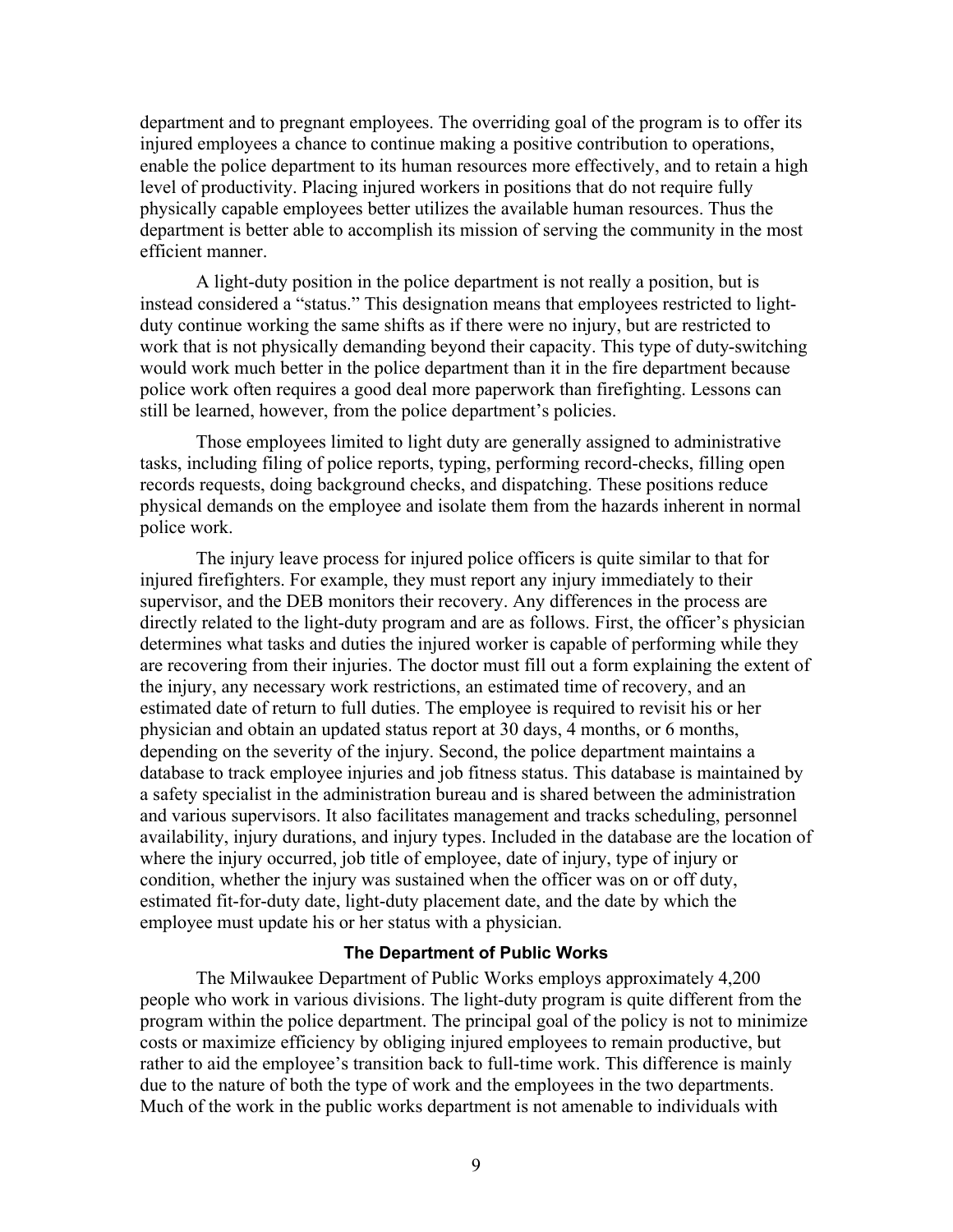physical limitations, and there are very few office work positions. Also, many of the employees do not have sufficient familiarity with computers or other office skills or do not have sufficient educational backgrounds to do most types of office work. Instead, light-duty positions consist of a limited number of support jobs that vary widely in scope.

The program aims to bring an employee back to work approximately 20 days prior to the date he or she is deemed fully recovered from injury. In fact, the department limits its employees to 20 light-duty days per year. This limit was adopted for a number of reasons. First, limiting light-duty days keeps the potential for on-the-job re-aggravation of an injury to a minimum. Second, the practical limit to the amount of light-duty work to be done limits the amount that is allowed. Third, the department wanted to avoid the perception of favoritism whereby employees might question why some workers were assigned light-duty positions while others were not.

Injury leave processes are somewhat different from those used with firefighters. The employee and his or her supervisor must immediately fill out an injury report form when a public works employee is injured on the job. Copies of this report are sent to payroll, the public works safety coordinator, and to the DEB. The employee then has the option of seeing a private physician or a city-approved doctor. Time missed between the time of the injury and the doctor visit must be charged to the employee's sick leave account. Thus the advantage of the city-approved doctor is that the service is guaranteed within 48 hours. The safety coordinator uses the doctor's write-up to determine physical restrictions and a likely return-to-work date for the employee. If he or she has questions about the diagnosis, the safety coordinator may phone the doctor for clarification. An adjuster may send the employee for an independent medical exam when warranted. Twenty days prior to the specified full recovery date, the returning employee is assigned a light-duty position if any are available.

#### *Light-Duty Positions Available in the Fire Department*

A light-duty program would maintain or enhance productivity while encouraging injured employees to return to work in as timely a manner as possible by matching the injury type and expected duration with available positions. The most important aspect of the light-duty program is to provide impetus to encourage the employee to return to work as soon as possible. A common difficulty with light-duty programs is that the structure may not provide enough light-duty positions to match the number of injured workers. There may also be periods when the number of jobs to be done exceed the number of available workers.

The following is a list of possible light-duty positions available within each of the six bureaus that make up the fire department. This list was compiled by interviewing the bureau chiefs. In addition to the jobs available within each bureau, two light-duty positions are available that involve transporting employees from company to company as needed. Also, the 2003 budget eliminated two positions responsible for transporting the chiefs to work-related functions and performing other administrative duties. These positions could be filled with two employees assigned to light-duty at minimal cost to the city. Table 4 provides a summary of current light-duty positions. The following section describes the light-duty positions available within each bureau.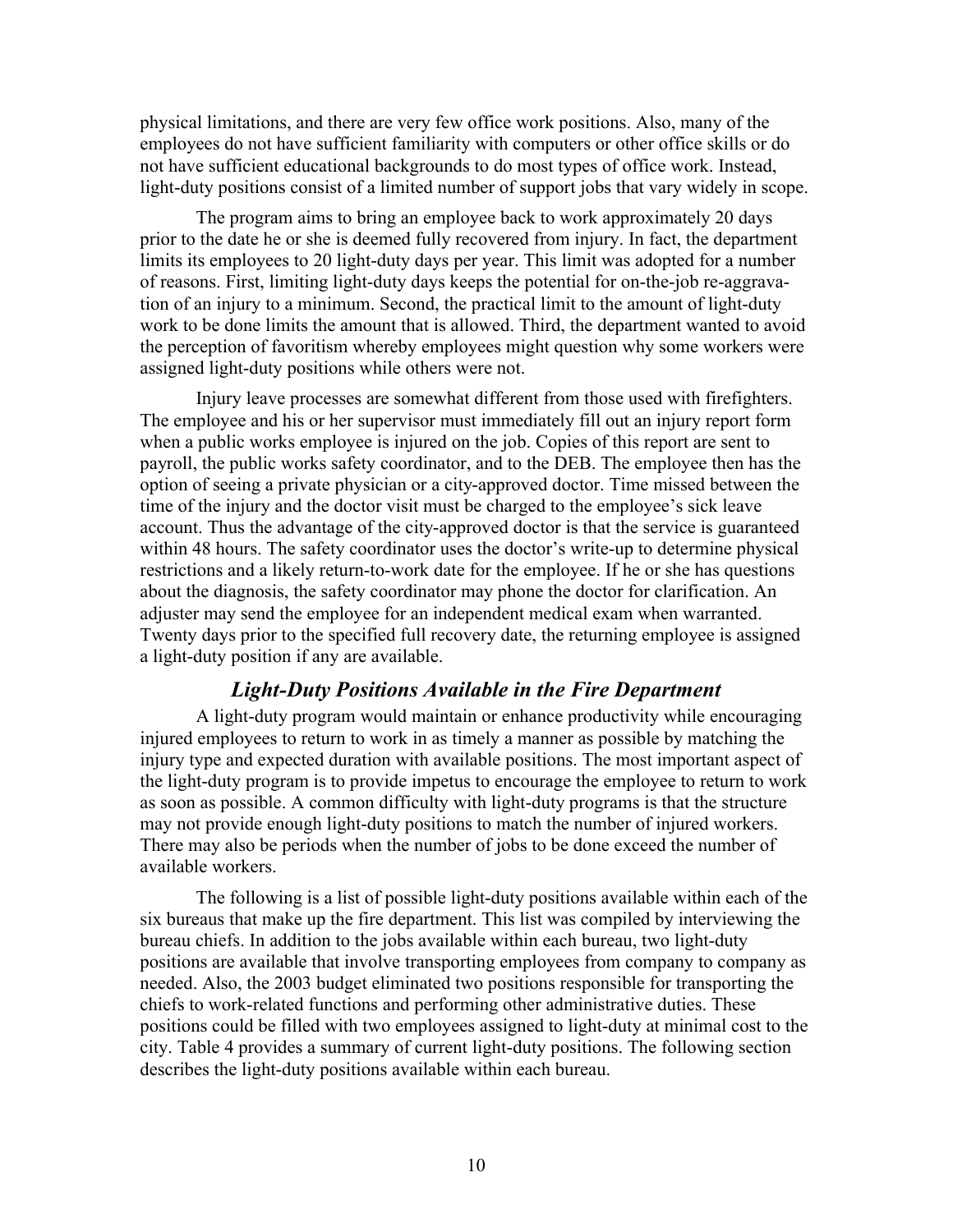| <b>Bureau</b>                   | <b>Number Available</b> | <b>Brief Description</b>                   |
|---------------------------------|-------------------------|--------------------------------------------|
| General                         | $\mathfrak{D}$          | Transport firefighters as needed           |
|                                 | $\mathfrak{D}$          | Transport chiefs as needed                 |
|                                 |                         | Assistant to office assistant 1            |
| <b>Administration</b>           |                         | General office tasks                       |
|                                 |                         | Delivery and maintenance*                  |
| <b>EMS</b>                      | $1 - 2$                 | General office tasks and delivery services |
| <b>Special Teams</b>            | L                       | Inventory control                          |
| <b>Training and Education</b>   | $4-6$                   | Public education visits                    |
| <b>Total for Light-Duty</b>     | $13 - 16$               |                                            |
| <b>Technical Services</b>       | $1 - 2$                 | Basic technical assistance**               |
| <b>Building Inspection</b>      | $4-6$                   | Inspection of municipal buildings***       |
| <b>Total Possible Positions</b> | 18-24                   |                                            |

#### **Table 4. Light-Duty Positions Available in the Fire Department**

Source: Interviews with bureau chiefs.

\* Indicates that this position is currently filled.

\*\* Indicates the need for a long training period.

\*\*\* Would require a policy change.

#### **Bureau of Administration**

The Bureau of Administration could take on a minimum of two light-duty employees. First, a light-duty employee could assist an Office Assistant 1 position. Second, an additional light-duty position could be created that would help relieve some of the pressures on the current office staff. The employee in this position would assist with various office tasks in order to make the bureau run more efficiently and generally help with getting things done in a more timely manner. Third, a light-duty position could replace the delivery and maintenance position the bureau currently fills with a public works employee. This task could be transferred to a firefighter on light duty, barring union blockage of the change.

#### **Bureau of Emergency Management Services (EMS)**

The Bureau of Emergency Management Services is responsible for overseeing all EMS-related services and has only six positions in the bureau. Still, this bureau could fill one or two light-duty positions, but this would be contingent on having tasks for lightduty personnel at any given time. The amount of work available varies throughout the year, so some flexibility would need to be built into these positions. Individuals assigned to this bureau for light duty would likely perform office tasks and some delivery services.

#### **Bureau of Special Teams**

The Bureau of Special Teams oversees the dive team, heavy urban rescue team, and the hazardous materials response team. Despite these responsibilities, the deputy chief is the only position in the bureau. Once again, any light-duty positions in this bureau would be dependent on the availability of office-type work at any given time. Given this constraint, this bureau could likely fill two light-duty positions. One individual could perform common office tasks in the bureau office. Another could perform inventory control, which is the logging of all the equipment in each company, a task currently performed by other personnel. According to the bureau chief, there is currently not enough manpower to accomplish all of the necessary tasks. A more accurate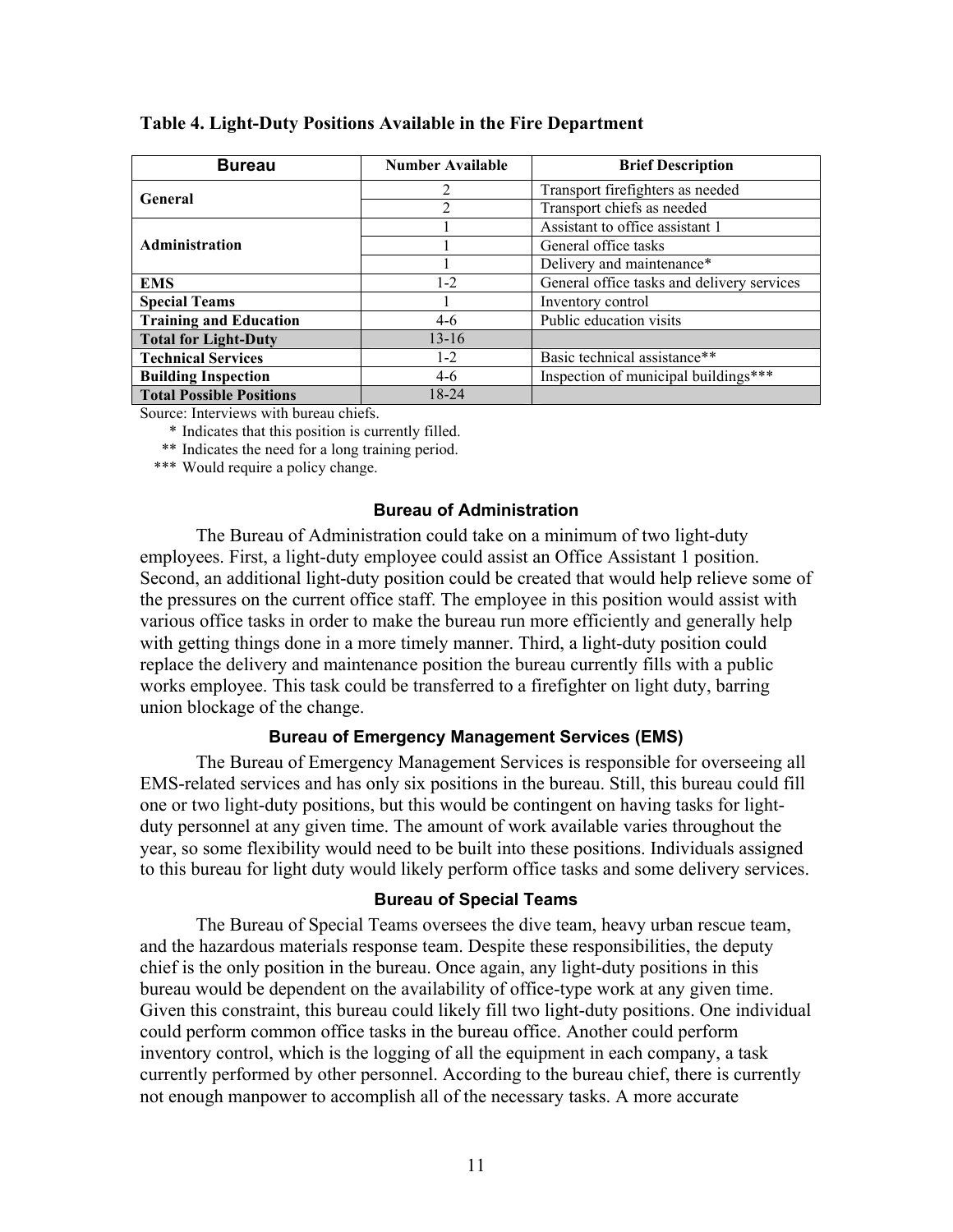inventory could be maintained if a person in a light-duty position was assigned to this task. This would result in better record-keeping as well as more accurate forecasting of procurements.

#### **Bureau of Training and Education**

The Bureau of Training and Education handles firefighter training and fills requests for public education visits. This bureau could fill four to six light-duty positions in the area of public education. A light-duty program would allow the bureau to perform its functions more efficiently and would eliminate the need to take firefighters out of the field to make public education appearances. This type of position does not require large amounts of training, but individuals assigned to it would have to possess basic people skills. Training academy positions within this bureau are too physically demanding to be considered for light duty.

There is also considerable room for other light-duty positions within this bureau. For example, the fire department currently takes a company out of service when they have to inspect municipal buildings. This practice makes the fire department more vulnerable in times of emergency. An inspecting unit consisting of those on light duty could perform this function effectively while freeing up all companies to fight fires.

#### **Bureau of Technical Services**

The Bureau of Technical Services consists mainly of highly trained professionals in information technology. As a result, no positions would be available for those with anything but very long-term injuries, which would give them enough time to obtain the necessary skills to fill the positions effectively. This bureau could possibly fill one to two long-term light-duty positions in the area of less complex technical assistance. These jobs would require at least two weeks of training in order for someone to perform them satisfactorily.

## *An Evaluation of the Benefits of a Light-Duty Program*

A successfully implemented light-duty program has many potential benefits. The following section describes the benefits of a light-duty program.

#### **Return to Work Incentives**

As outlined in detail above, a light-duty program in the Milwaukee Fire Department would remove the current disincentives to return to work. Instead, personnel assigned to light-duty positions would face incentives to return to their regular duties quickly for several reasons. First, some firefighters may dislike the light-duty tasks assigned to them. Second, some firefighters may not be comfortable with the 40-hour workweek versus the normal firefighter schedule. Third, those firefighters who have parttime employment in addition to their regular firefighting shifts will find that the 40-hour workweek will conflict with their part-time jobs, providing a return-to-work incentive.

## **Increased Departmental Productivity and Efficiency**

The light-duty program would effectively afford the fire department additional personnel so it could undertake additional duties including increased fire inspection and public education. The additional personnel provided by the light-duty program would allow the fire department to expand services without significantly reducing its capacity to perform vital department functions. In addition to filling the duties that currently take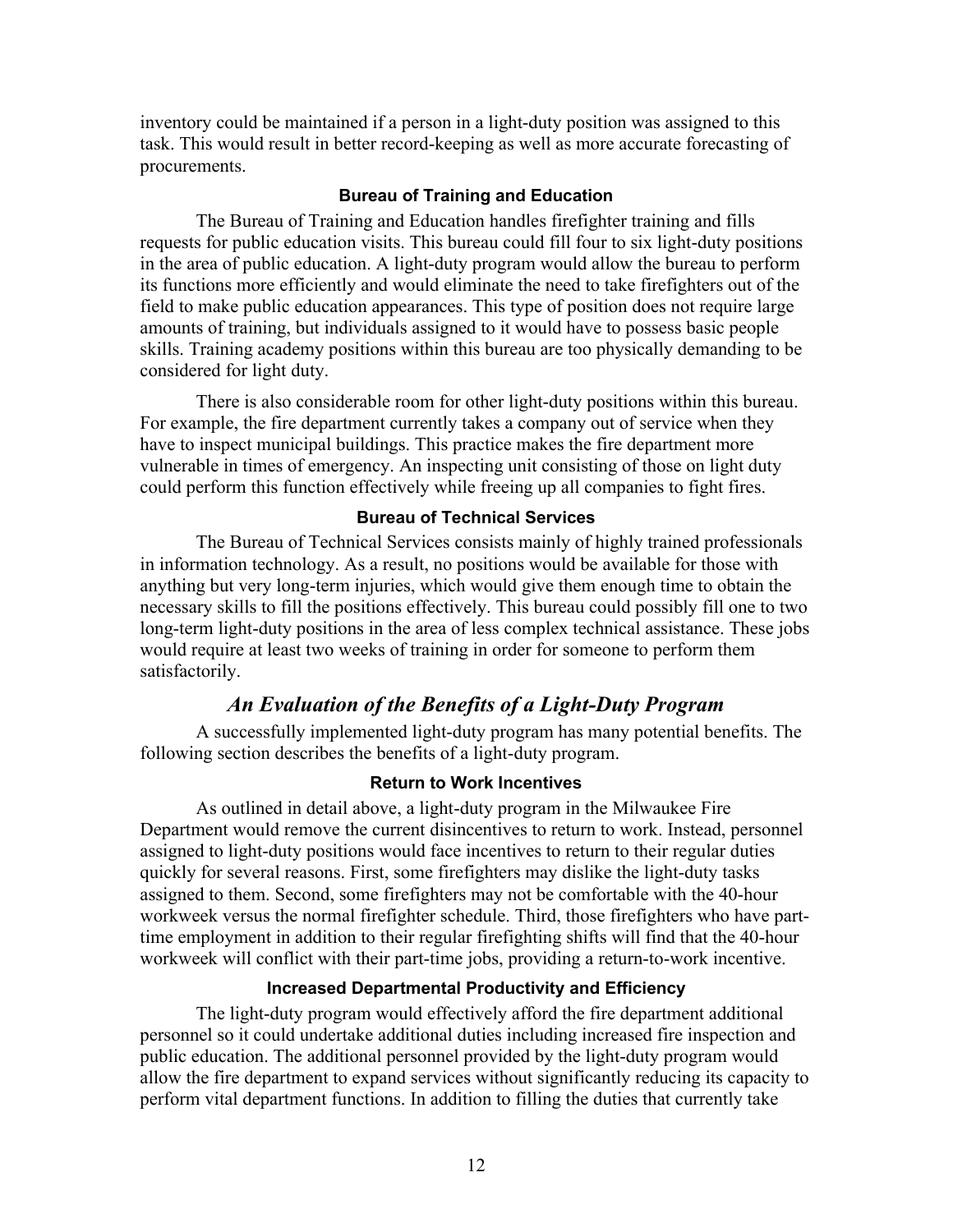firefighters away from their primary job, light-duty personnel would accomplish office tasks and simple projects that otherwise may remain uncompleted. Adding workers in order to complete necessary but not crucial tasks increases department efficiency by allowing current staff to perform their jobs more effectively. Furthermore, depending on the size of the light-duty program, the fire department could begin to undertake functions that are not currently assigned to it. For example, fire department employees on light duty could probably do arson inspections and private building inspections.

#### **The Safety Coordinator Position**

A permanent safety coordinator position would have to be created to manage the light-duty program. An additional benefit of the light-duty program would result from the dual role of this position. This individual would be responsible for injury prevention within the fire department in addition to managing and coordinating the light-duty assignments and working closely with the DEB to ensure proper implementation of the light-duty program. The 1999 audit of the City of Milwaukee's injury pay policies also recommended the establishment of such a position due to the high rate of increase in Worker's Compensation payments and the slower reduction in workdays lost to injury as compared to the police and pubic works departments. This audit recommended the duties of the position include "initiating safety measures and monitoring their effectiveness; analyzing injury trends and comparing safety practices within the department to comparable municipal fire departments."<sup>2</sup>

Many well-documented studies promote the usefulness and cost-effectiveness of an injury prevention specialist. Comprehensive injury prevention strategies are available for all major types of injury. Included in these strategies are steps such as identifying high-risk tasks, analyzing ergonomics, increased training to educate employees regarding safe work practices, and increased tracking and reporting of injuries. Implementing injury prevention efforts is very job or task specific, but simple steps can often be taken to significantly reduce the probability of injury. Combining the position of light-duty program manager with injury prevention specialist would bring this added benefit to the Milwaukee Fire Department.

#### **Future Benefits**

A final benefit that is likely to occur following the implementation of a light-duty program in the Milwaukee Fire Department may be seen when the department looks to create a new position. The light-duty program may benefit the department once again if the fire department requires the addition of personnel to fill a role that is currently understaffed. A light-duty employee may be the best fit for a new position, thus saving the department the time and expense that goes with hiring and employment. This is especially true when considering that there are only 13-16 light-duty positions currently available compared with the historical average of nearly 24 employees available for lightduty work at any given time. It is not possible to conclude that there will be more lightduty eligible employees than there are positions at all times, but given our analysis, that outcome appears likely.

 $\frac{1}{2}$  Ibid.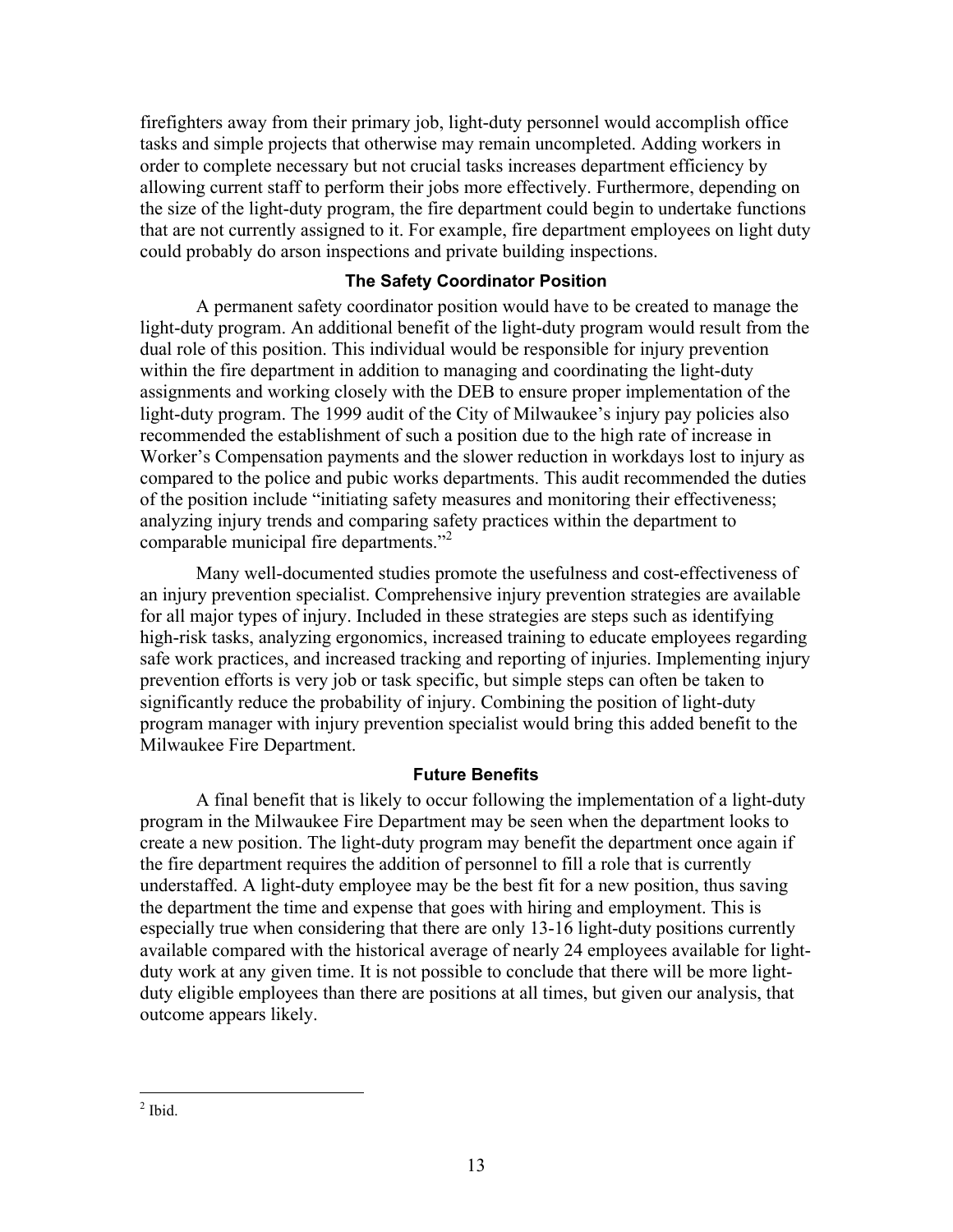#### **Fiscal Benefits**

An important benefit of a light-duty program would be the significant cost savings it would deliver to the City of Milwaukee. A properly designed light-duty program would probably result in considerable direct cost savings for the fire department and the city. These direct savings are in addition to increased departmental efficiency and improved public service provision as outlined earlier. A reasonably accurate estimate of the potential cost-savings from implementing a light-duty program in the fire department would come from an analysis of injury leave data from a fire department that had recently implemented a light-duty program. The fire departments we surveyed were unable to provide us with data on the duration of injury-related leaves before and after the implementation of their light-duty programs.

Our approach is to outline the direct budgetary costs seen by the city based on an injured employee's status, both under the current policy and under a light-duty policy. We then explain the factors involved in calculating overall costs for each case, and summarize the causes of uncertainty in the prediction of the costs.

Under the current injury leave policy, the injured employee's normal shift is taken over by another firefighter. An uninjured employee is paid a regular salary and receives standard fringe benefits. These expenditures come out of the fire department budget for regular salaries. In contrast, the same employee on injury leave is paid 80 percent of regular gross salary for each missed shift up until the point of full recovery. This money comes out of the separate fire department injury leave budget. Injury leave pay is not considered earnings, so the amounts are not liable for payroll taxes. The employee, however, continues to accrue vacation and sick leave time while on injury leave.

Under the current policy, the replacement employee is paid either at the regular pay rate, at a premium pay rate  $(1)$  times regular pay), or at a median amount between these two. The pay rate depends on the number of hours worked per pay period by that particular employee. On average, a replacement worker is paid 12 hours at regular pay and 12 hours at premium pay. In addition, the fire department pays payroll taxes as a percentage of this (increased) pay rate. The replacement is paid out of the department salary budgets.

The fire department is essentially paying the equivalent of a normal pay rate plus any additional premium pay and associated taxes, and it is also paying 80 percent of a regular salary. In addition, sick and vacation time is being accrued by the injured and replacement worker during the recovery period. Sick leave and vacation time cost the city different amounts depending on the years of experience of a particular firefighter.

The pay structures outlined above remain entirely the same under a light-duty program. The cost differential under the new policy would result most directly from the change in the incentive structure, as discussed earlier. Under this policy, an injured employee who is unable to work a light-duty assignment is paid the same 80 percent gross salary and receives the same benefits as outlined above. This same injured employee would be paid according to the regular salary structure while on a light-duty assignment. While the injured employee is either on regular injury leave or on a lightduty assignment, a replacement would be working the injured employee's regular shift and be paid replacement worker rates, as described earlier.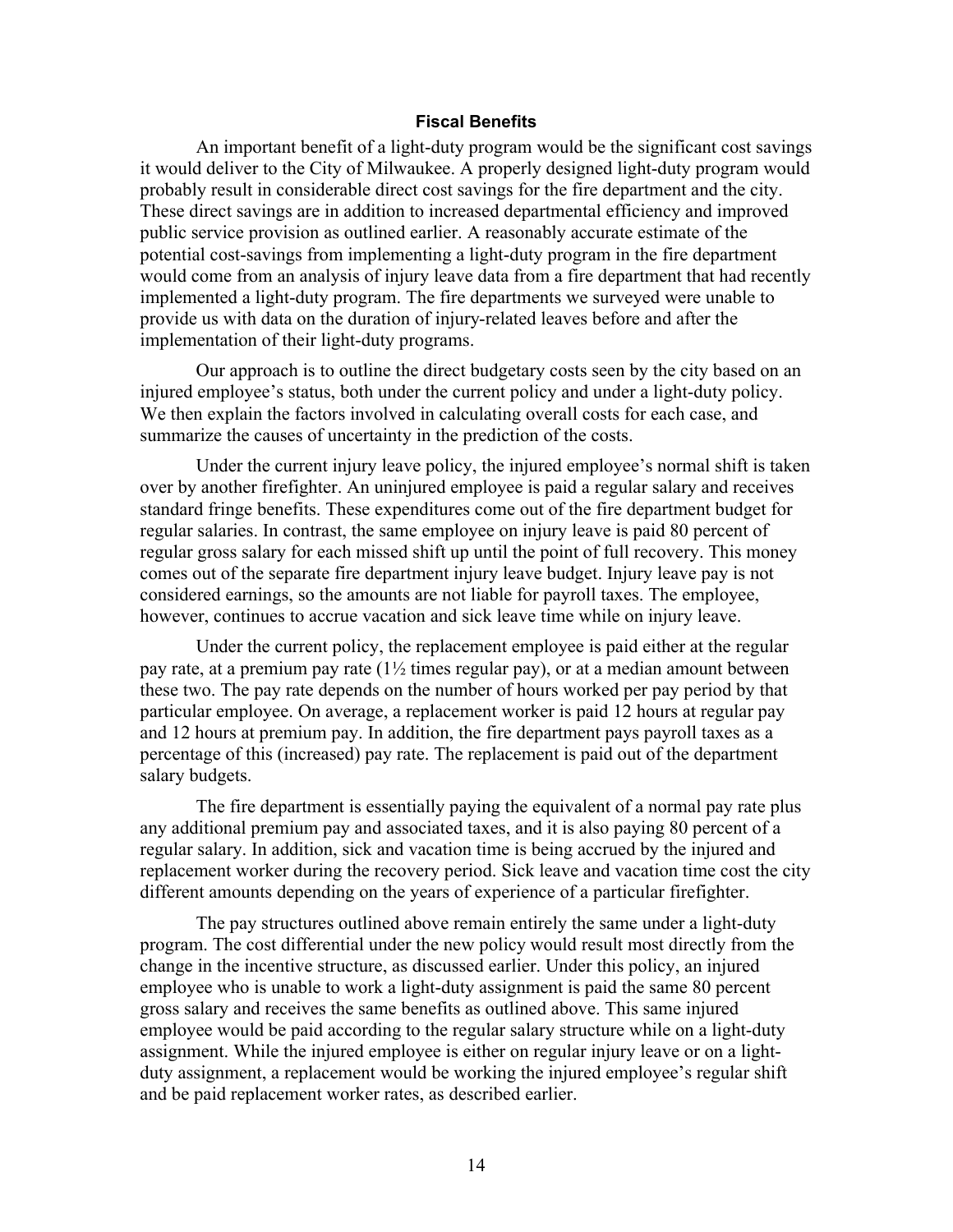Tables 5 and 6 summarize the payroll implications of an injury to an "average" firefighter. The average salary number (\$486.72) represents the salary paid per 24-hour shift to an average employee. Injury leave pay is represented in the tables as 80 percent of this salary. Replacement workers filling in for the injured employees are paid, on average,  $$608.40$  per 24-hour shift.<sup>3</sup> The fire department also pays payroll taxes as a percent of the payroll amount. These values are also shown in the tables. Vacation and sick time accrual are also shown.

٦

| <b>Costs to the Fire Department Budget Under Current Policy</b> |                                         |          |
|-----------------------------------------------------------------|-----------------------------------------|----------|
| Uninjured:                                                      |                                         |          |
| To uninjured employee:                                          | Average Salary - 24 hr. shift           | \$486.72 |
|                                                                 | Social Security (6.2%)                  | \$30.18  |
|                                                                 | Medicare $(1.45\%)$                     | \$7.06   |
|                                                                 | <b>Sick Time</b>                        | Accrues  |
|                                                                 | Vacation Time                           | Accrues  |
|                                                                 | <b>Total</b>                            | \$523.95 |
|                                                                 |                                         |          |
| Injured:                                                        |                                         |          |
| To injured employee:                                            | Injury Leave Pay - 24 hr. shift (80% of | \$389.38 |
|                                                                 | salary)                                 |          |
|                                                                 | <b>Sick Time</b>                        | Accrues  |
|                                                                 | <b>Vacation Time</b>                    | Accrues  |
|                                                                 | <b>Total</b>                            | \$389.38 |
|                                                                 |                                         |          |
| To replacement worker:                                          | Overtime Pay                            | \$608.40 |
|                                                                 | Social Security (6.2%)                  | \$37.72  |
|                                                                 | Medicare $(1.45\%)$                     | \$8.82   |
|                                                                 | <b>Sick Time</b>                        | Accrues  |
|                                                                 | <b>Vacation Time</b>                    | Accrues  |
|                                                                 | <b>Total</b>                            | \$654.94 |

## **Table 5. Outline of Costs Under Current Policy**

**Source:** Communication with City of Milwaukee Budget Office.

<sup>&</sup>lt;sup>3</sup><br>Numbers based on personal communication with the Milwaukee Budget Office, April 12, 2003.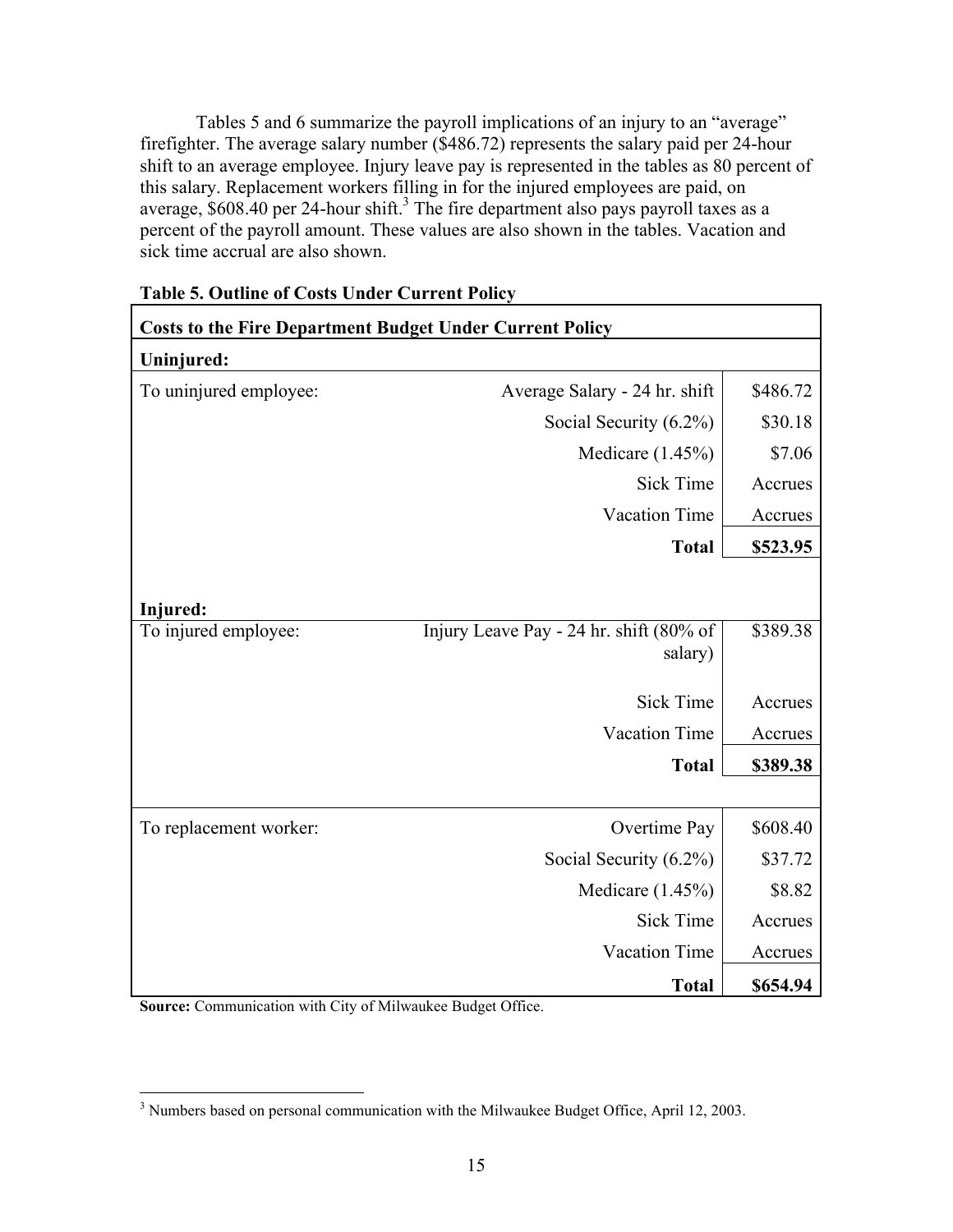| <b>Costs to the Fire Department Budget with a Light Duty Program</b> |                                                               |          |  |  |  |
|----------------------------------------------------------------------|---------------------------------------------------------------|----------|--|--|--|
| Uninjured:                                                           |                                                               |          |  |  |  |
|                                                                      | Average Salary - 24 hr. shift                                 | \$486.72 |  |  |  |
|                                                                      | Social Security (6.2%)                                        | \$30.18  |  |  |  |
|                                                                      | Medicare (1.45%)                                              | \$7.06   |  |  |  |
|                                                                      | <b>Sick Time</b>                                              | Accrues  |  |  |  |
|                                                                      | <b>Vacation Time</b>                                          | Accrues  |  |  |  |
|                                                                      | <b>Total:</b>                                                 | \$523.95 |  |  |  |
| Injured:                                                             |                                                               |          |  |  |  |
| To injured employee (not ready for light<br>duty):                   | Injury Leave Pay - 24 hr. shift<br>$(80\% \text{ of salary})$ | \$389.38 |  |  |  |
|                                                                      | <b>Sick Time</b>                                              | Accrues  |  |  |  |
|                                                                      | <b>Vacation Time</b>                                          | Accrues  |  |  |  |
|                                                                      | <b>Total:</b>                                                 | \$389.38 |  |  |  |
|                                                                      |                                                               |          |  |  |  |
| To injured employee (on light-duty):                                 | Average Salary - 24 hr. shift                                 | \$486.72 |  |  |  |
|                                                                      | Social Security (6.2%)                                        | \$30.18  |  |  |  |
|                                                                      | Medicare $(1.45\%)$                                           | \$7.06   |  |  |  |
|                                                                      | <b>Sick Time</b>                                              | Accrues  |  |  |  |
|                                                                      | <b>Vacation Time</b>                                          | Accrues  |  |  |  |
|                                                                      | <b>Total:</b>                                                 | \$523.95 |  |  |  |
|                                                                      |                                                               |          |  |  |  |
| To replacement worker:                                               | Overtime Pay                                                  | \$608.40 |  |  |  |
|                                                                      | Social Security (6.2%)                                        | \$37.72  |  |  |  |
|                                                                      | Medicare (1.45%)                                              | \$8.82   |  |  |  |
|                                                                      | <b>Sick Time</b>                                              | Accrues  |  |  |  |
|                                                                      | Vacation Time                                                 | Accrues  |  |  |  |
|                                                                      | <b>Total:</b>                                                 | \$654.94 |  |  |  |

#### **Table 6. Outline of Costs with a Light-duty Program**

**Source:** Communication with City of Milwaukee Budget Office.

The direct cost savings to the fire department would result from the effect the program has on reducing the time employees remain on injury leave. Savings would not directly result from the employee working the light-duty position, though the productivity of the employee on light duty is a direct benefit to the fire department and the community at large. As described earlier, reducing the time an injured employee is away from the regular full-duty shift is an important goal of the light-duty program and is accomplished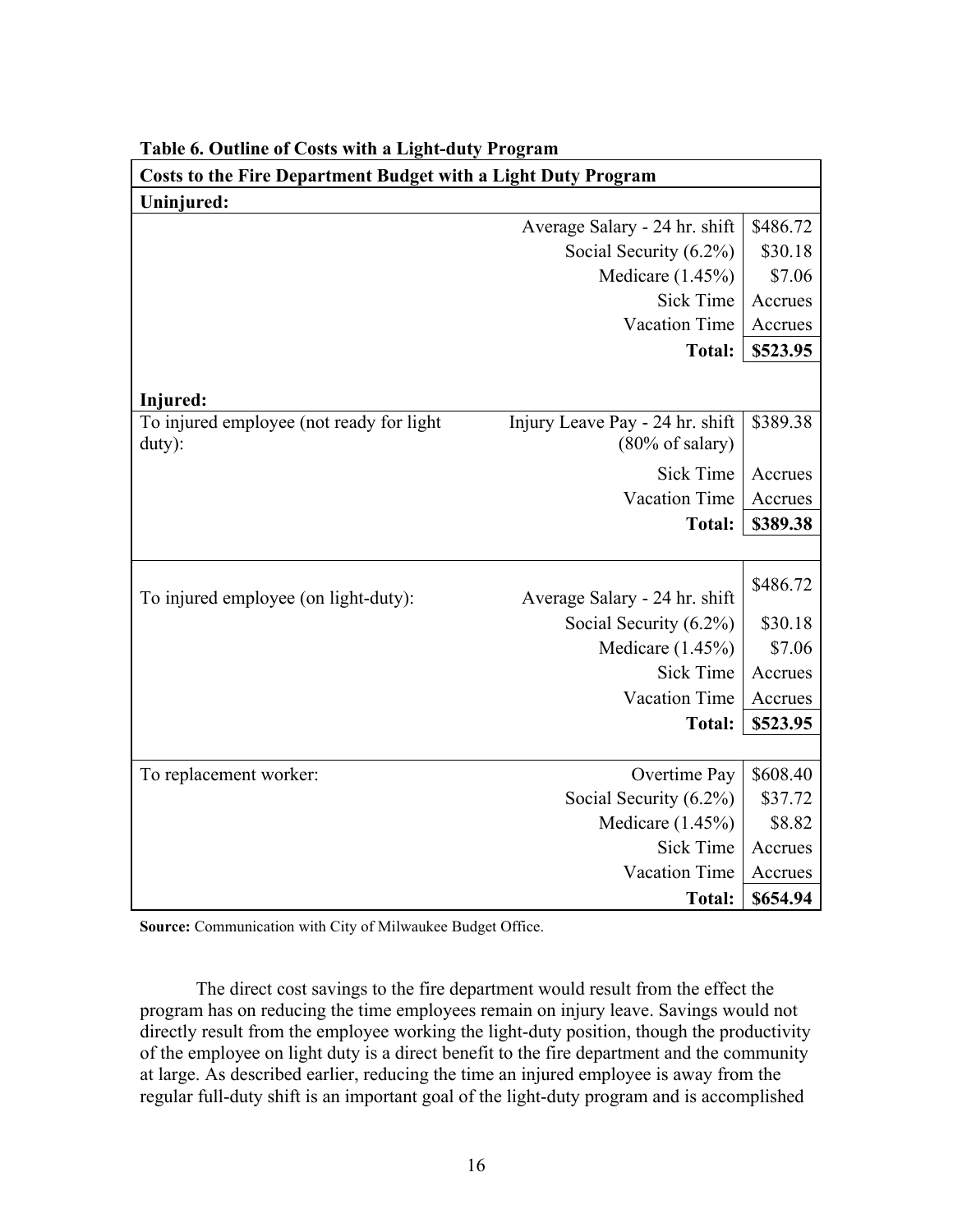by turning the current disincentives to returning to work into incentives. The previous section outlining program benefits describes the basis for believing that the program would reduce injury leave times substantially. The difficulty in accurately estimating savings resulting from a light-duty program comes from an inability to estimate how long employees would be on light duty and how much the program would reduce injury leave durations.

## *An Evaluation of the Costs of a Light-Duty Program*

The light-duty program would have certain implementation costs—setup of the managerial role and an injury database system. Much of this process can be copied from the light-duty program operating in the police department. The managerial role can be mimicked and the information technology can be adapted in a relatively simply manner as well. These transition costs should be one time only and minimal relative to the fiscal benefits. The ongoing costs of running the light-duty program would be relatively small, mainly that of the salary of the safety program coordinator. A safety coordinator position within the Department of Public Works is paid between \$44,000 and \$61,000 annually. The savings, however, should easily outweigh the cost of this position if the safety program coordinator can reduce the number of injuries.

One concern, voiced by officials at the DEB, is that the light-duty program may create an incentive for employees to underreport the severity of their injury and misinform the attending physician as to their true condition. These individuals believe that most firefighters would dislike a light-duty assignment because of the 40-hour workweek and the tasks they would be given. An employee faced with a light-duty assignment may act as though the injury is less severe than it really is, and as a result may end up on the job when he or she should be recovering. This situation presents a danger for re-injury or aggravation of the injury and potentially poses a risk to public safety. An official at the DEB believes that in spite of this concern, it has rarely occurred with police officers and public works employees. In addition, physicians can perform tests to determine the severity of an injury despite what an individual may tell them.

We believe that the benefits of an effectively implemented and managed lightduty program would outweigh its costs. Input from other fire departments and the Milwaukee Police Department supports this assertion as well.

## **Recommendations**

We recommend that the Milwaukee Fire Department implement a light-duty program for the reasons outlined above. The following section provides broad recommendations for implementing a light-duty policy and also outlines specifics of the program.

#### *1. Create a safety coordinator position within the fire department.*

The safety coordinator would manage the light-duty program as well as provide injury prevention services. This individual would ensure that the light-duty program is run efficiently and fairly. He or she would be responsible for keeping a record of currently available light-duty jobs, determining which injured employees are or will be eligible for light-duty, and assisting the DEB with monitoring injured individuals. Each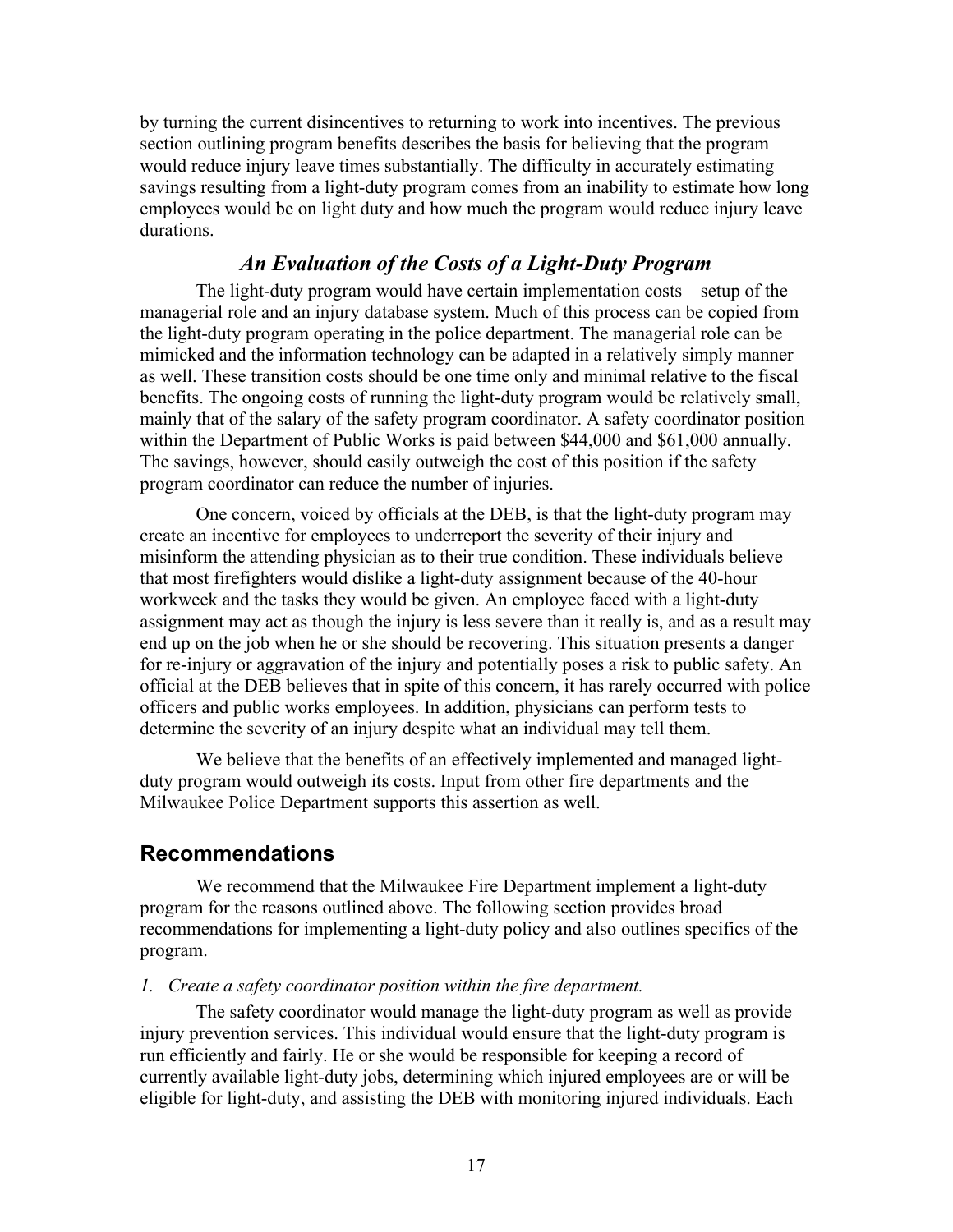bureau chief agreed that a light-duty program manager is necessary to ensure that the program runs efficiently. When hiring the safety coordinator, preference should be given to someone who is or has been employed in the fire department. An individual familiar with the fire department's culture, policies, and tasks performed would be able to perform his or her job more efficiently because of this intimate knowledge. Hiring a current or past employee would also minimize the transition costs associated with acquainting someone with the fire department.

## *2. Utilize current technology, policies, and procedures when implementing the lightduty program.*

The light-duty program should utilize as many of the fire department's current injury leave policies and other city procedures as possible in order to minimize transition costs. Examples of transition costs include requiring DEB employees to learn a new injury determination and monitoring process and requiring the creation of a new form for doctors to complete outlining the injured firefighter's physical capabilities. For instance, the police department currently requires doctors to complete a form detailing the activities that an injured officer can and cannot do. The fire department could use this form, with minor changes, for the new light-duty program. Claims adjusters currently meet with officials at the police and public works departments in order to monitor individual cases more effectively. The safety coordinator should also meet regularly with claims adjusters for the same reason. Overall, transition costs would be minimal because the fire department would use technology and practices that are already being used elsewhere in the city.

#### *3. Provide for quicker access to medical care.*

The safety coordinator and the DEB should work together to ensure that injured firefighters are able to see a doctor as needed. The light-duty program's effectiveness depends on quick access to medical evaluations, which would allow the safety coordinator and the DEB to determine more quickly when a firefighter is eligible for light duty or eligible to return to full duty. In Minneapolis, for example, physicians promise to see an injured firefighter within 24 hours of the request in return for the contract with the fire department. If the individual refuses to see this doctor, he or she must use sick time while waiting for an appointment with another private physician. A similar policy is followed currently in the Milwaukee Department of Public Works, and the injured employee is able to see a city-approved physician immediately. This process in the Milwaukee Fire Department would ensure that the firefighter receive a quick diagnosis while minimizing costs to the city.

#### *4. Injured firefighters should report to their company for their normal shift if they are physically able to do so.*

Reporting to one's company on the normal shift day would be the default lightduty assignment if an injured firefighter is physically able to do so. The employee would remain on his or her regular shift until transferred to light duty or until the healing process is complete. Firefighters on light duty at the firehouse would perform any given tasks that need to be done. These tasks may include cleaning and paperwork. We recommend this policy for two reasons. First, it is inherently unfair to require some injured individuals to report to light duty while not requiring others to do so—if they are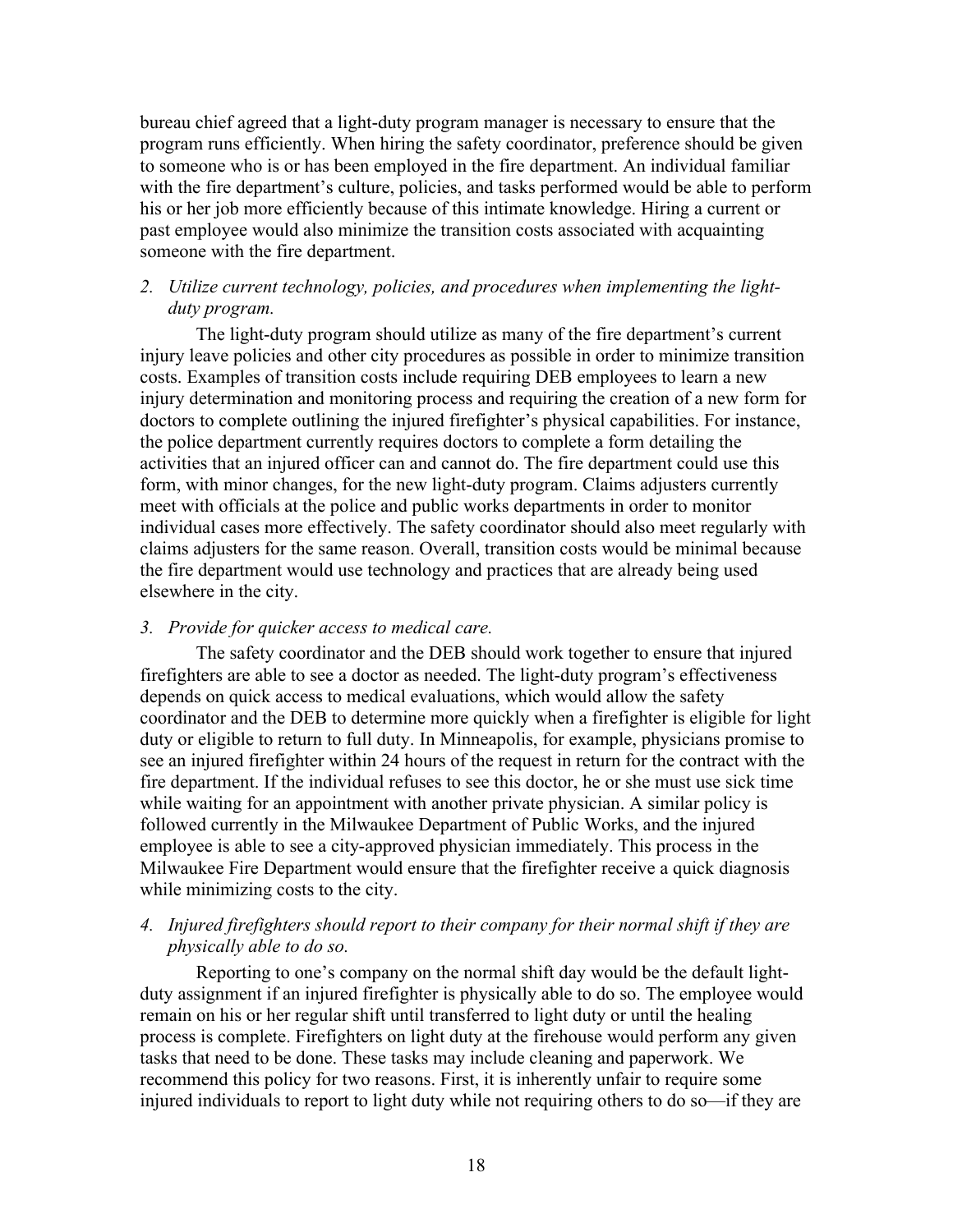physically able. Injured employees should not be exempt from light duty simply because no light-duty positions are available. Second, the safety coordinator may not be able to receive a firefighter's diagnosis in time to assign them to a light-duty position prior to their next shift. This policy provides a default light-duty assignment when this situation arises.

The safety coordinator would have to deal with situations in which the number of available light-duty employees exceeds the number of available light-duty positions. For example, between 1999 and 2001, an average of 24 firefighters were on injury leave for at least one week at any given time. Figure 2 provides a graph of the number of individuals on injury leave for more than a week at any given time. We use a one-week injury leave as a proxy for eligibility for assignment to the coordinated light-duty position. We assume that those on injury leave for less than one week would rarely be considered for these light-duty assignments because of the need for training, the logistics of managing short-term assignments, and the likelihood that enough employees with longer-term injuries would fill the positions. Thirteen to sixteen light-duty positions were available within the six bureaus. The number of those on injury leave for longer than one week dipped below fifteen only once between 1999 and 2001.



#### *5. Focus light-duty assignments on those who would be eligible for light duty for the longest time.*

The safety coordinator needs guidelines for prioritizing the individuals eligible for light duty because the number of positions available within the six bureaus is finite. Individuals with the potential to be on light duty for the longest period are those who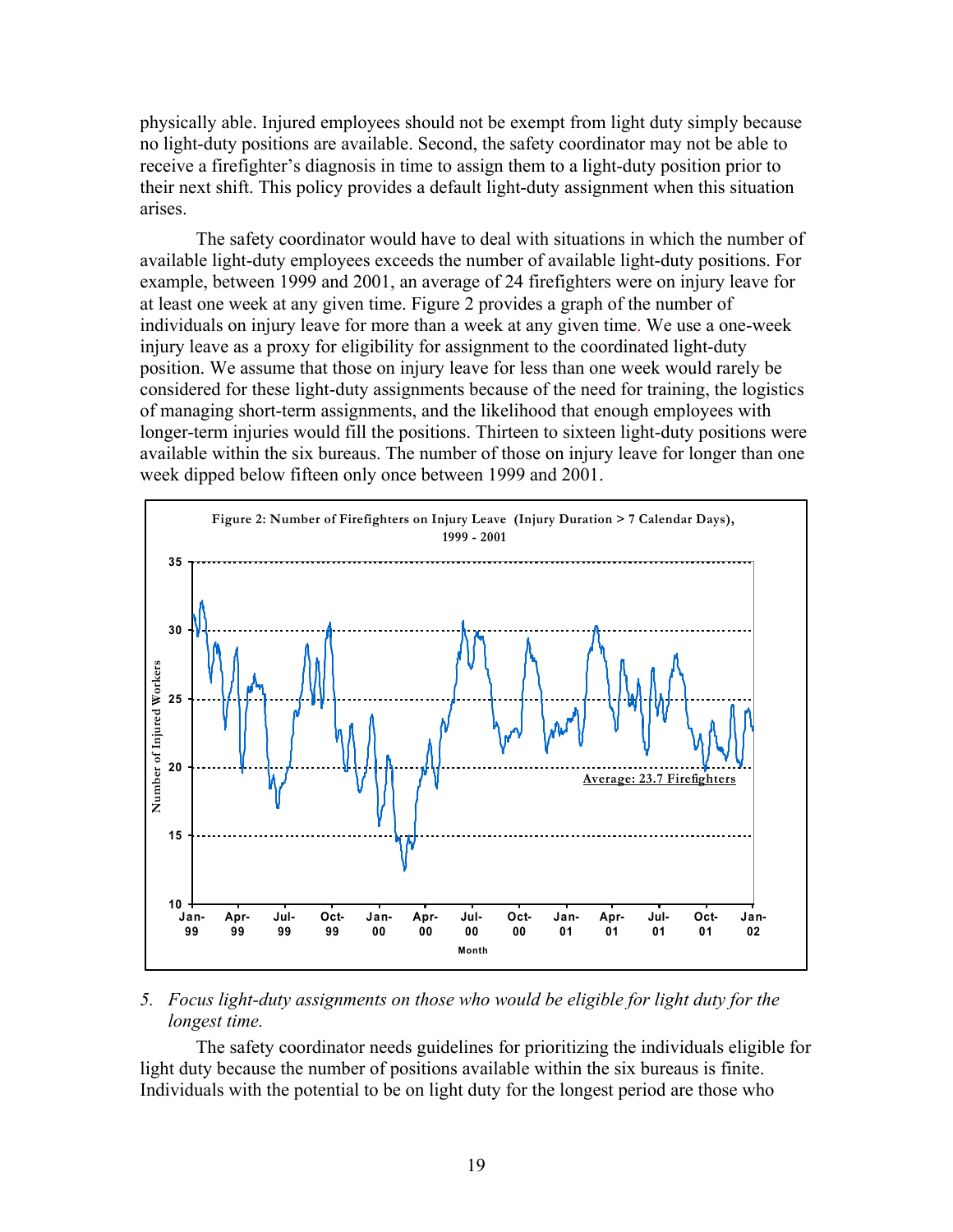have the largest gap between the date they are eligible for light duty and the date that they are predicted to return to full duty. The focus should be on these individuals for several reasons. First, concentrating on these individuals gives the department the greatest opportunity for savings. The incentives for workers to return to full duty as soon as possible are the most powerful for those with longer-term injuries. For example, assume that one injured firefighter is expected to be on light duty for two months and another is expected to be on light duty for two weeks. The light-duty program has greater potential for reducing the time before the first individual returns to full duty than it does for the latter. Second, this procedure reduces the amount of training that light-duty employees would need to perform the task they are given effectively. Consequently, the department would be able to get as much productivity as possible from their light-duty positions. Third, this focus would allow the safety coordinator to manage his or her time more efficiently. Rather than managing constant turnover among the light-duty assignments, the coordinator would be able to allocate more time to injury prevention efforts and other activities.

Overall, we recommend that the Milwaukee Fire Department implement a lightduty program for several reasons. First, a light-duty program replaces return-to-work disincentives with return-to-work incentives. Second, the fire department would gain productivity and efficiency as a result of the program. Third, the safety coordinator would provide benefits in addition to the management of the light-duty program. Finally, our analysis shows that the benefits of an effectively managed light-duty program far outweigh its costs. The specific structure of the recommended light-duty program is provided in Appendix C. Flow charts illustrating the current and recommended injury leave processes are provided in Appendixes D and E, respectively. These flow charts show the similarity between the two processes.

## **Acknowledgments**

*We would like to acknowledge Bureau Chiefs Smerz, Lipski, Putchinski, Murawsky, Miller, and Moore for their valuable input regarding the Milwaukee Fire Department's current policies and the feasibility of a light-duty program. We would like*  to thank Mike Brady, Burma Hudson, and Bill Scheurer from the Milwaukee Department *of Employee Benefits, as well as Mercedes Cowan from the Milwaukee Police Department and Donald Stone from the Department of Public Works for the information they provided on injury leave policy and procedures. We would also like to acknowledge officials from the fire departments across the country that we surveyed, whose assistance helped us in learning about light-duty programs. Also, we would like to thank Sandy Rotar and Eric Pearson from the Milwaukee Budget Office, as well as Professor Reschovsky, for their guidance in completing this report. Finally, Alice Honeywell provided valuable editorial assistance.*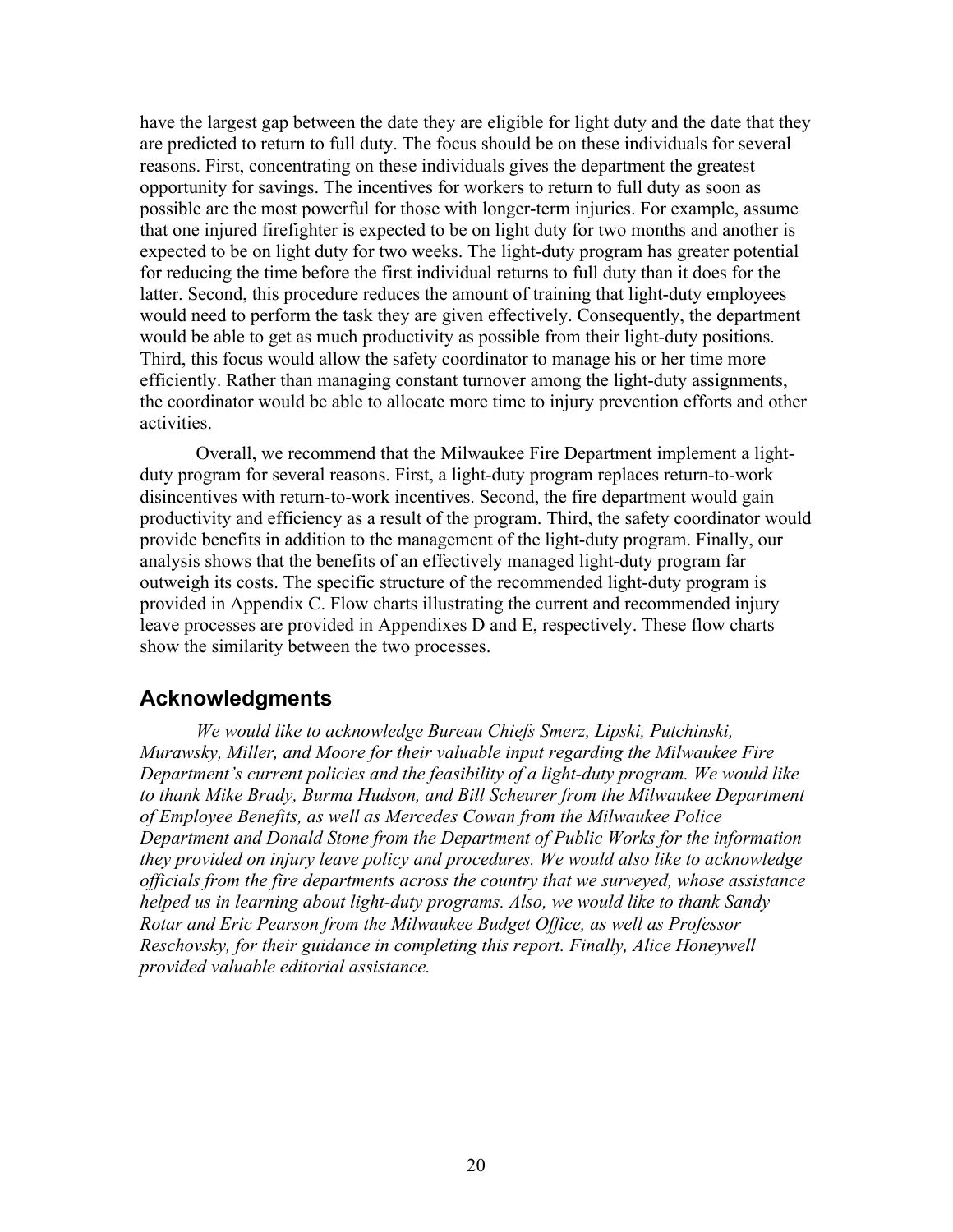## **Appendix A**

|                       | Number of               | % of Total | Number of | <b>Average Number</b> | % of Total |
|-----------------------|-------------------------|------------|-----------|-----------------------|------------|
| <b>Injury Type</b>    | Injuries                | Injuries   | Days      | of Days               | Days       |
| Abdomen               | 8                       | 0.7%       | 44.8      | 5.6                   | 0.38%      |
| Strain                | 6                       | 0.5%       | 40.5      | 6.8                   | 0.35%      |
| Other                 | $\overline{2}$          | $0.2\%$    | 4.3       | 2.1                   | 0.04%      |
| Abrasion              | 11                      | 0.9%       | 26.8      | 2.4                   | 0.23%      |
| Allergy               | $\overline{7}$          | 0.6%       | 12.0      | 1.7                   | 0.10%      |
| Ankle                 | 94                      | 7.7%       | 463.9     | 4.9                   | 3.95%      |
| General Injury        | $\overline{7}$          | 0.6%       | 57.3      | 8.1                   | 0.49%      |
| Pain                  | 16                      | 1.3%       | 43.8      | 2.7                   | 0.37%      |
| Sprain                | 60                      | 4.9%       | 345.4     | 5.8                   | 2.94%      |
| Strain                | $\overline{4}$          | 0.3%       | 5.6       | 1.6                   | 0.05%      |
| Twist                 | 6                       | $0.5\%$    | 10.8      | 1.8                   | 0.09%      |
| Other                 | $\mathbf{1}$            | $0.1\%$    | $1.0\,$   | $1.0\,$               | 0.01%      |
| Arm                   | 22                      | 1.8%       | 213.4     | 9.7                   | 1.82%      |
| Pain                  | 14                      | $1.1\%$    | 76.1      | 5.4                   | 0.65%      |
| Strain                | $\mathfrak{Z}$          | 0.2%       | 27.3      | 9.1                   | 0.23%      |
| Other                 | 5                       | 0.4%       | 110.0     | 22.0                  | 0.94%      |
| <b>Back</b>           | 252                     | 20.7%      | 2299.4    | 9.1                   | 19.60%     |
| General Injury        | 21                      | 1.7%       | 402.1     | 19.2                  | 3.43%      |
| Pain                  | 141                     | 11.6%      | 1149.9    | 8.2                   | 9.80%      |
| Strain                | 86                      | $7.1\%$    | 688.5     | $\ \, 8.0$            | 5.87%      |
| Other                 | $\overline{4}$          | $0.3\%$    | 58.9      | 14.7                  | 0.50%      |
| <b>Blunt Trauma</b>   | $\overline{\mathbf{4}}$ | 0.3%       | 94.0      | 23.5                  | 0.80%      |
| <b>Burns</b>          | 77                      | 6.3%       | 275.8     | 3.6                   | 2.35%      |
| Chest                 | 6                       | 0.5%       | 21.0      | 3.5                   | 0.18%      |
| Strain                | 5                       | 0.4%       | 20.0      | 4.0                   | 0.17%      |
| Other                 | $\mathbf{1}$            | $0.1\%$    | $1.0\,$   | $1.0\,$               | $0.01\%$   |
| Concussion            | $\mathbf{3}$            | 0.2%       | 21.2      | 7.1                   | 0.18%      |
| Contusion             | 40                      | 3.3%       | 271.5     | 6.8                   | 2.31%      |
| Dehydration           | $\overline{\mathbf{4}}$ | 0.3%       | 4.0       | 1.0                   | 0.03%      |
| Elbow                 | 32                      | 2.6%       | 385.2     | 12.0                  | 3.28%      |
| Pain                  | 23                      | 1.9%       | 275.6     | 12.0                  | 2.35%      |
| Strain                | 6                       | 0.5%       | 64.6      | 10.8                  | 0.55%      |
| Other                 | $\mathfrak{Z}$          | 0.2%       | 45.0      | 15.0                  | $0.38\%$   |
| <b>Electric Shock</b> | $\mathbf{3}$            | 0.2%       | 19.8      | 6.6                   | 0.17%      |
| Eye                   | 16                      | 1.3%       | 25.2      | 1.6                   | 0.22%      |
| Foreign Object        | 8                       | 0.7%       | 10.6      | $1.5\,$               | 0.09%      |
| General Injury        | $\sqrt{ }$              | 0.6%       | 14.1      | 2.0                   | 0.12%      |
| Other                 | $\mathbf{1}$            | $0.1\%$    | 0.5       | 0.5                   | $0.00\%$   |

## *Milwaukee Fire Department Injuries, January 1998-August 2002*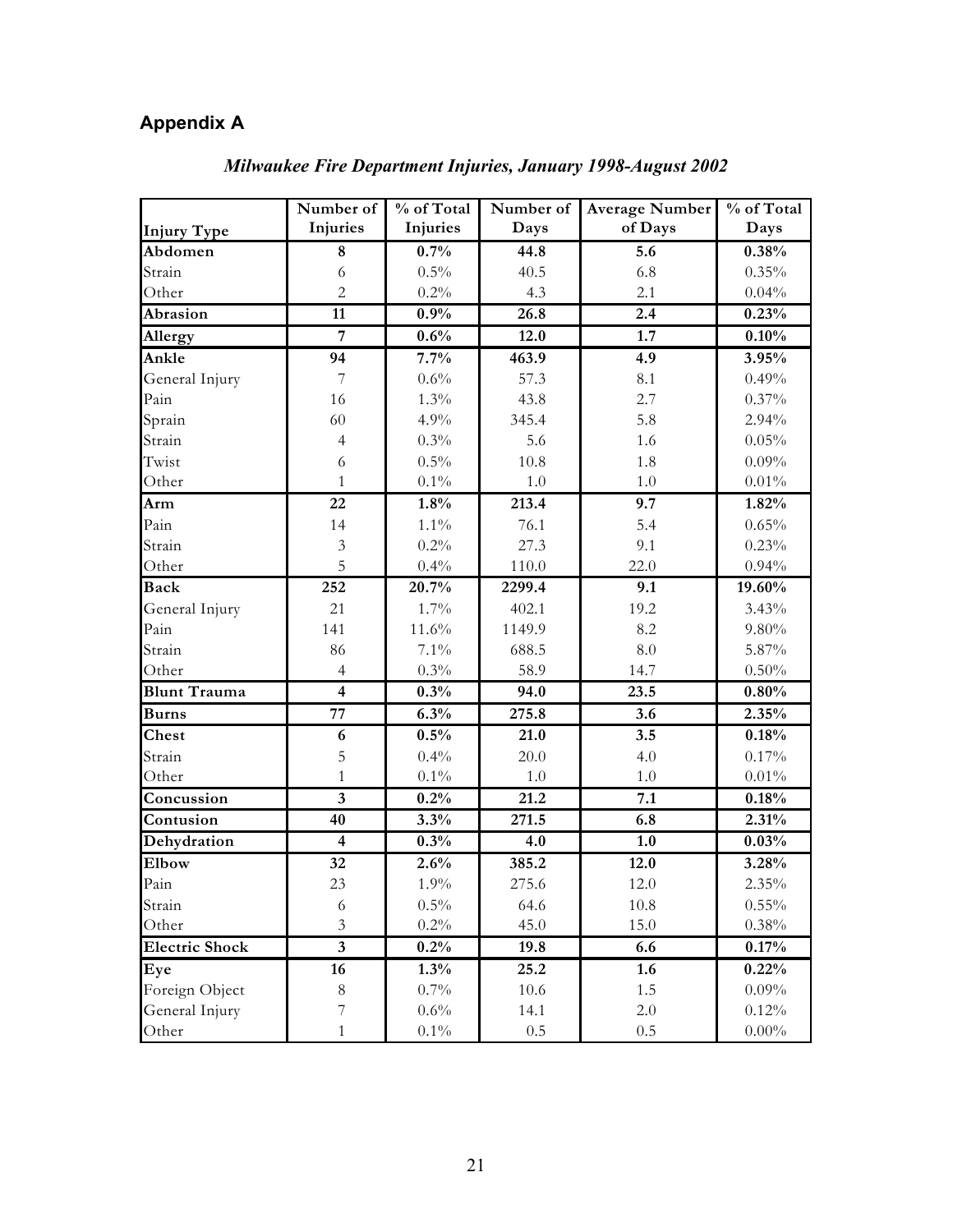| Finger                 | 23                      | 1.9%    | 94.6   | 4.1     | 0.81%    |
|------------------------|-------------------------|---------|--------|---------|----------|
| Avulsion               | $\overline{4}$          | 0.3%    | 26.4   | 6.6     | 0.23%    |
| General Injury         | $\mathfrak{Z}$          | 0.2%    | 7.9    | 2.6     | 0.07%    |
| Pain                   | $\overline{4}$          | 0.3%    | 28.0   | $7.0\,$ | 0.24%    |
| Sprain                 | 6                       | $0.5\%$ | 23.0   | 3.8     | 0.20%    |
| Other                  | 6                       | $0.5\%$ | 9.3    | 1.6     | $0.08\%$ |
| Foot                   | 25                      | 2.1%    | 101.9  | 4.1     | 0.87%    |
| Pain                   | 12                      | $1.0\%$ | 58.7   | 4.9     | 0.50%    |
| Puncture               | $\mathfrak{Z}$          | 0.2%    | 7.5    | 2.5     | $0.06\%$ |
| Sprain                 | $\overline{4}$          | 0.3%    | 12.4   | 3.1     | 0.11%    |
| Strain                 | 5                       | 0.4%    | 23.0   | 4.5     | 0.20%    |
| Other                  | 1                       | $0.1\%$ | 0.3    | 0.3     | $0.00\%$ |
| Fracture               | 39                      | 3.2%    | 461.2  | 11.8    | 3.93%    |
| Groin                  | 28                      | 2.3%    | 162.5  | 6.0     | 1.38%    |
| Hernia                 | 12                      | $1.0\%$ | 56.0   | 4.7     | 0.48%    |
| Strain                 | 12                      | $1.0\%$ | 38.2   | 3.5     | 0.33%    |
| Other                  | $\overline{4}$          | 0.3%    | 68.3   | 17.1    | $0.58\%$ |
| Hand                   | 19                      | 1.6%    | 148.6  | 7.8     | 1.27%    |
|                        | $\mathfrak{Z}$          | 0.2%    | 7.9    | 2.6     | $0.07\%$ |
| General Injury<br>Pain | 6                       | 0.5%    | 19.6   | 3.3     | 0.17%    |
|                        | $\overline{4}$          | 0.3%    | 23.0   | 5.8     | 0.20%    |
| Sprain                 |                         |         | 98.0   |         |          |
| Other                  | 6                       | $0.5\%$ |        | 24.5    | 0.84%    |
| Head                   | 6                       | 0.5%    | 86.7   | 14.5    | 0.74%    |
| Pain                   | 5                       | 0.4%    | 85.4   | 14.5    | 0.73%    |
| Other                  | $\mathbf{1}$            | $0.1\%$ | 1.3    | 1.3     | $0.01\%$ |
| Heat                   | $\overline{5}$          | 0.4%    | 9.0    | 1.8     | 0.08%    |
| Hernia                 | $\overline{\mathbf{4}}$ | 0.3%    | 39.6   | 9.9     | 0.34%    |
| Hip                    | $\overline{\mathbf{3}}$ | 0.2%    | 61.3   | 20.4    | 0.52%    |
| Other                  | 3                       | $0.2\%$ | 61.3   | 20.4    | 0.52%    |
| Knee                   | 150                     | 12.3%   | 2214.5 | 14.9    | 18.87%   |
| General Injury         | 19                      | 1.6%    | 361.8  | 19.0    | 3.08%    |
| Pain                   | 65                      | $5.3\%$ | 959.6  | 15.0    | $8.18\%$ |
| Sprain                 | 19                      | $1.6\%$ | 105.0  | 7.4     | 0.89%    |
| Strain                 | 32                      | 2.6%    | 332.0  | 10.4    | 2.83%    |
| Twist                  | $10\,$                  | 0.8%    | 274.7  | 27.5    | 2.34%    |
| Other                  | 5                       | $0.4\%$ | 145.5  | 29.1    | 1.24%    |
| Laceration             | 78                      | 6.4%    | 534.4  | 6.9     | 4.55%    |
| Leg                    | 17                      | 1.4%    | 117.0  | 6.9     | $1.00\%$ |
| Pain                   | $8\,$                   | 0.7%    | 72.2   | 9.0     | 0.62%    |
| Strain                 | 6                       | $0.5\%$ | 19.6   | 3.3     | 0.17%    |
| Other                  | $\mathfrak{Z}$          | $0.2\%$ | 25.2   | 8.4     | 0.21%    |
| <b>Neck</b>            | 31                      | 2.5%    | 291.7  | 9.4     | 2.49%    |
| Pain                   | 16                      | $1.3\%$ | 199.4  | 12.5    | 1.70%    |
| Strain                 | 15                      | $1.2\%$ | 92.3   | 6.2     | 0.79%    |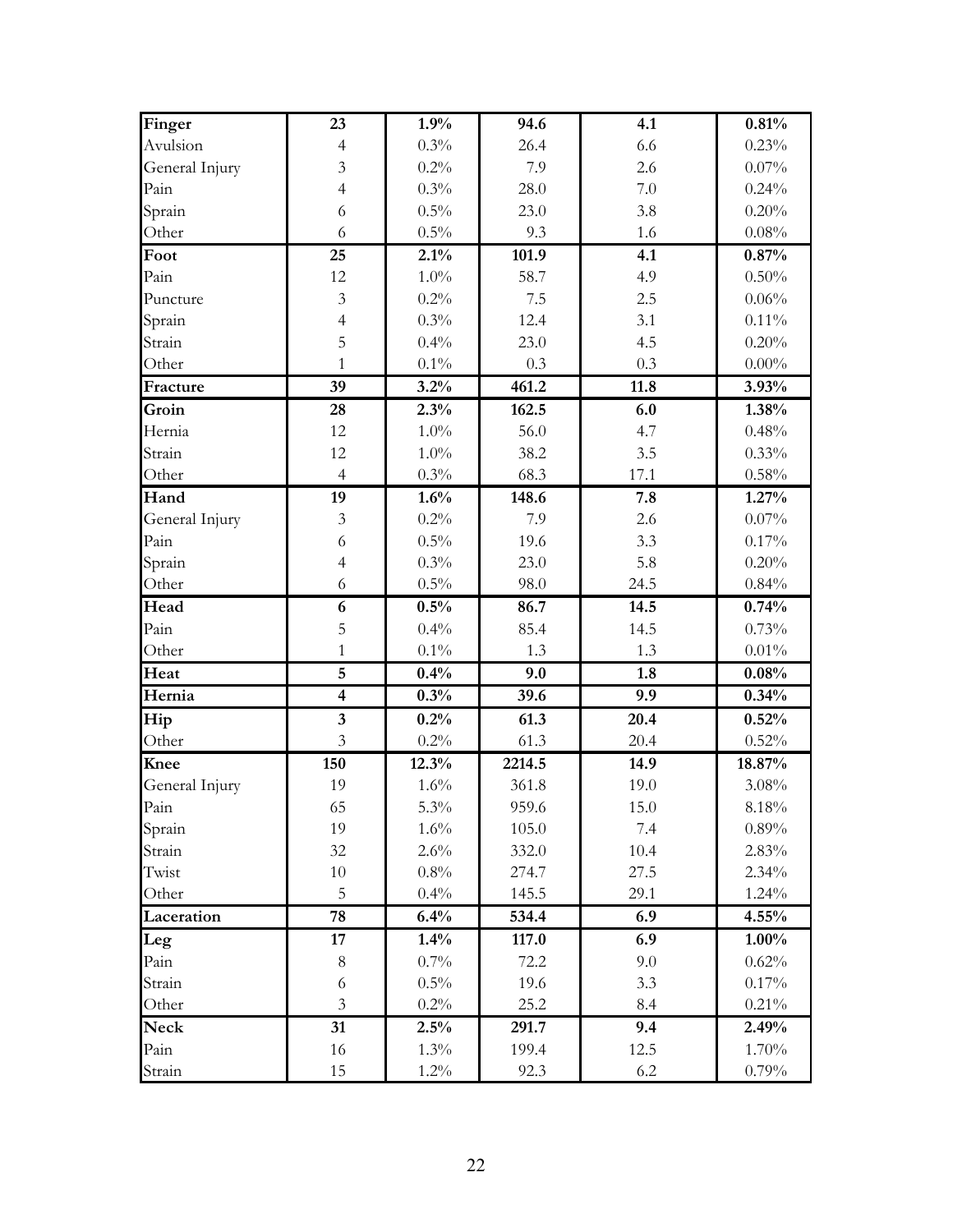| <b>Rib Pain</b>         | 6              | 0.5%    | 61.0    | 10.2 | 0.52%    |
|-------------------------|----------------|---------|---------|------|----------|
| Shoulder                | 126            | 10.3%   | 1979.8  | 15.7 | 16.87%   |
| Dislocation             | $\overline{4}$ | 0.3%    | 173.2   | 43.3 | 1.48%    |
| General Injury          | 19             | 1.6%    | 421.9   | 22.2 | $3.60\%$ |
| Pain                    | 66             | 5.4%    | 1049.1  | 15.9 | 8.94%    |
| Sprain                  | 3              | $0.2\%$ | 40.3    | 13.4 | 0.34%    |
| Strain                  | 31             | $2.5\%$ | 191.6   | 6.2  | 1.63%    |
| Other                   | 3              | $0.2\%$ | 103.6   | 34.5 | 0.88%    |
| <b>Smoke Inhalation</b> | 5              | 0.4%    | 9.5     | 1.9  | 0.08%    |
| <b>Surgery</b>          | 19             | 1.6%    | 736.6   | 38.8 | 6.28%    |
| Thumb                   | $\overline{4}$ | 0.3%    | 11.1    | 2.8  | 0.09%    |
| Other                   | $\overline{4}$ | $0.3\%$ | 11.1    | 2.8  | 0.09%    |
| Wrist                   | 21             | 1.7%    | 188.8   | 9.0  | 1.61%    |
| Pain                    | 13             | $1.1\%$ | 69.2    | 5.3  | 0.59%    |
| Sprain                  | 5              | 0.4%    | 107.5   | 21.5 | 0.92%    |
| Other                   | 3              | $0.2\%$ | 12.1    | 4.0  | 0.10%    |
| Other                   | 30             | 2.5%    | 245.9   | 8.2  | 2.10%    |
| Total                   | 1218           | 100%    | 11733.8 | 9.6  | 1.0      |

Source: Milwaukee Fire Department-Bureau of Administration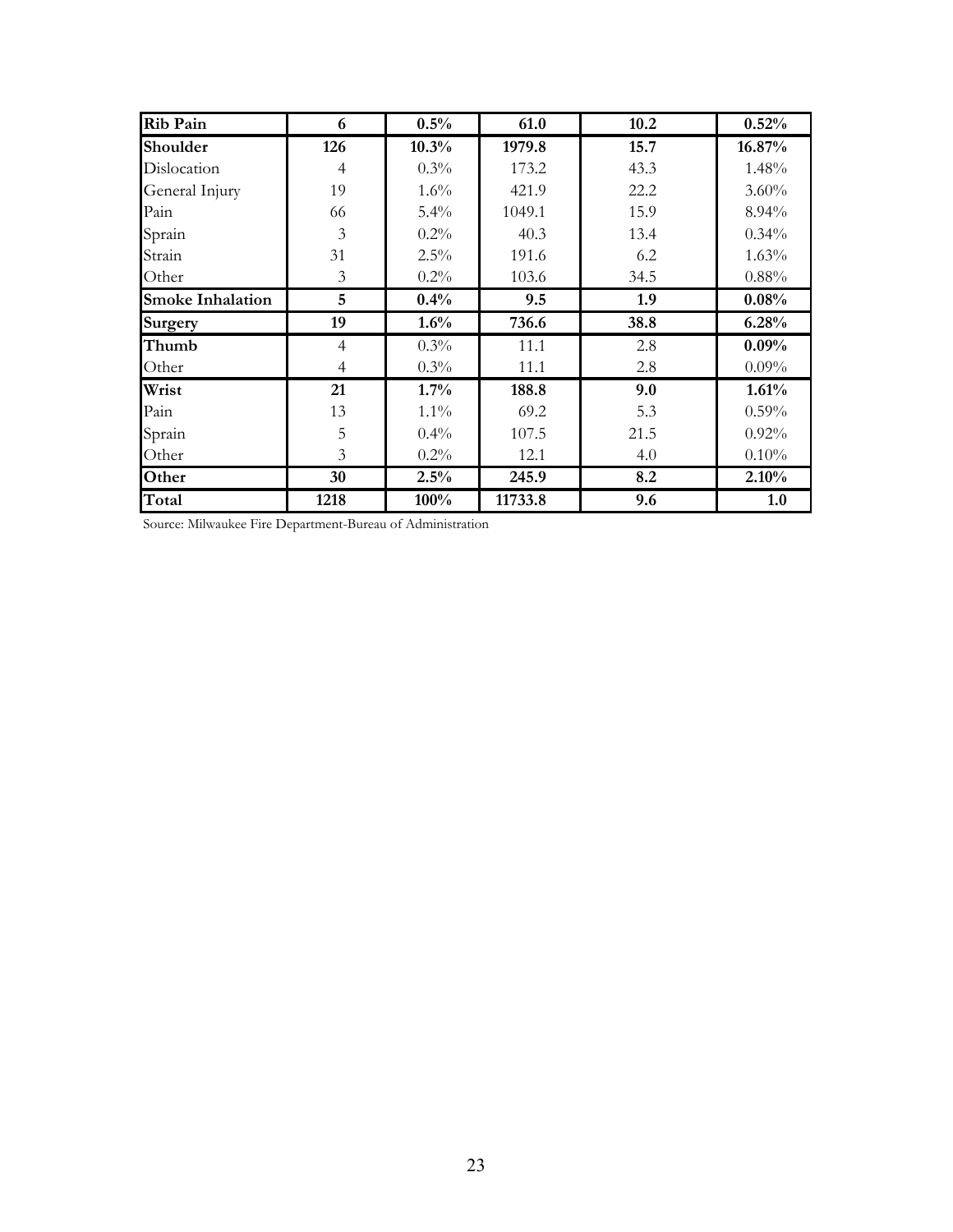#### **Appendix B**

## *Description of Light-Duty Programs in Other Fire Departments* **Minneapolis Fire Department**

The Minneapolis Fire Department has 460 sworn personnel, 4 battalions, 20 engine companies, and 10 ladder companies, making it approximately one-half the size of the Milwaukee Fire Department. The department serves a population of approximately 380,000 people living within Minneapolis city limits.

The Minneapolis Fire Department has had a light-duty program since the early 1960s. The policies have undergone some minor revisions since then, adjusting for changing department size, budgetary realities, and firefighter demographics, but overall have remained fairly stable. The light-duty program in Minneapolis has eight "permanent" light-duty positions, four of which are assigned to firefighters on lifetime disability and four to firefighters with long-term injuries. A "long-term" injury is defined as an injury that will take longer than approximately two months for recovery (depending on the number of injured workers, the need for people to fill positions, etc.) but considered to be a permanent disability. Permanent light-duty workers serve as full-time drivers for mobile command vans transporting personnel and equipment to fire scenes, while the long-term light-duty positions include an administrative assistant, a position in the fire prevention division, a position in fire training squad, and one in the equipment supply room. The Minneapolis Fire Department determined that four longer term lightduty positions are a suitable number based on the current average injury leave times and numbers, and these positions were primarily assigned based upon that knowledge. If it becomes clear, based on the growing size of the department or based upon an increase in injury frequency, that the department should assign another position to light-duty status, the department may adjust the number and type of these positions over time.

For short-term recovery periods, in most cases light-duty positions are assigned within the firehouses themselves. Minneapolis requires the injured workers to report to their home fire station for their regular shifts. Employees are required do any type of work that a supervisor assigns and that falls within their medical restrictions. According to the staff deputy chief, this policy has two positive outcomes. One is that the injured worker contributes to the overall productivity of the firehouse (in particular) and to the fire department as a whole. Second, even in the event that there is no meaningful work, requiring attendance acts as a persuasive tool to motivate the employee to return to active duty in a more timely fashion. The employee does not lose contact with fellow employees, maintains pride, and has a desire to get back to work quickly. In some instances, a firefighter on light duty may be asked to work at different fire stations, in the administrative office, or on special events. For example, a firefighter on light duty may be required to attend to security measures at a public event. In either case, the employee adds productivity to the department and is more likely to return to work sooner.

Under Minnesota's worker's compensation laws, the City of Minneapolis is legally authorized to ask for output from an employee who is on the payroll. The Minneapolis Fire Department thus requires an injured firefighter to report for duty (assuming they are not physically unable) on their regular shift. This action is built in to the formal policy of the department and has become part of its culture, and thus is seen as part of the responsibility of the firefighter. As the deputy chief put it, "light duty is an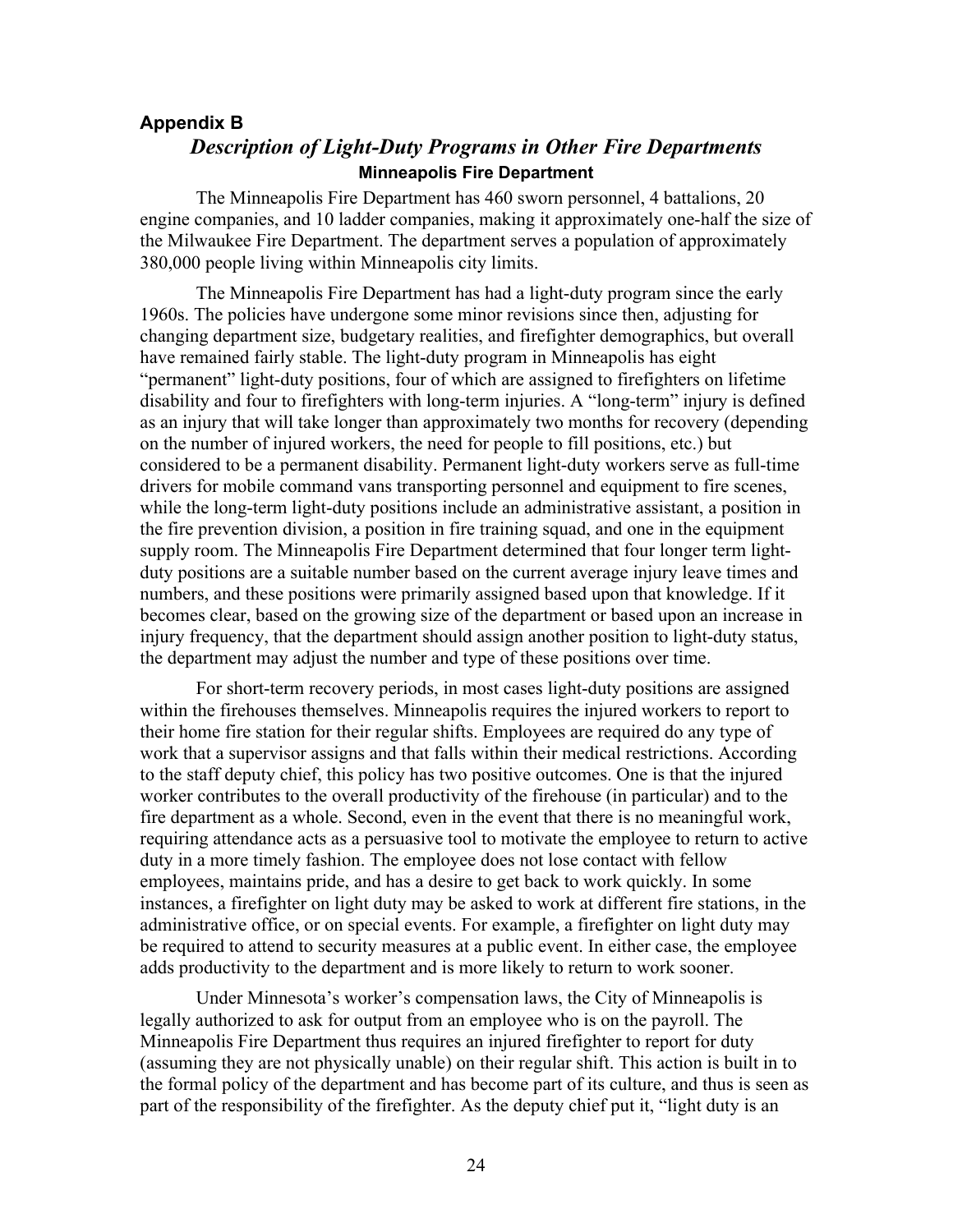obligation, not a choice." An injured employee is expected to show up at the station on their regular shift, with a physician's form outlining his or her work restrictions.

When an employee is injured on the job, the supervisor in charge must fill out an injury report form, which must then forwarded to the administration office within 24 hours. This report then is forwarded to the worker's compensation department, a process that is facilitated with electronic communication. An initial evaluation of the injury (unless the severity is such that emergency medical treatment is necessary) is done through a physician at a city-approved occupational medical clinic, and this evaluation must be completed within the first 72 hours of the injury. In the Minneapolis Fire Department, the city physician plays a decisive role in the injury determination and fitfor-duty determination process. The city physician has a detailed checklist outlining the physical demands of a particular employees job description (see Appendix B), and the physician uses this checklist to determine whether the employee is fit for full duty, light duty, or not fit for duty. The city physician then determines approximate dates for availability for light duty as well as for full recovery, and fills out a workability form. While the employee is recovering, he or she reports to the city physician every two weeks for consultation and reevaluation. If an employee disagrees with the conclusions of the city physician with regard to the injuries, that employee may appeal the decision to a private physician of his or her choice. If this physician has an opinion contrary to the initial conclusion of the city physician, the matter is sent to an "independent," cityapproved physician for final determination.

Employees suffering injuries while off duty can be included in the light-duty program in order to retain their sick leave and vacation leave hours. In this case, however, the light-duty work they return to must be "meaningful" and productive.

#### **Pittsburgh Fire Department**

The City of Pittsburgh Fire Department is geographically divided into five battalions, which includes 35 stations, 30 engine companies, 11 truck companies, and a mobile air compressor unit. The department has 868 employees, with a minimum of 186 fire suppression personnel on duty at all times. The department serves a population of approximately 340,000 people within the city limits. The following is a brief outline of the light-duty policy within the Pittsburgh Fire Department.

When a firefighter is injured on the job, he or she goes to a third-party physician contracted with by the city. That doctor sends him or her back to the fire department with work restriction information. The fire department then finds a job for that individual based on this recommendation. The only exception to this rule is that they will not take anyone with a cast, crutches, or any other physical restraint. As an example of this policy, if the doctor says this individual can work four hours a day with no lifting, the fire department may find him or her a position filing papers or answering the phone. Firefighters injured off the job are ineligible for a light-duty assignment. In sum, a lightduty position will be found for nearly any firefighter injured on the job. There are no light-duty positions for those with permanent disabilities.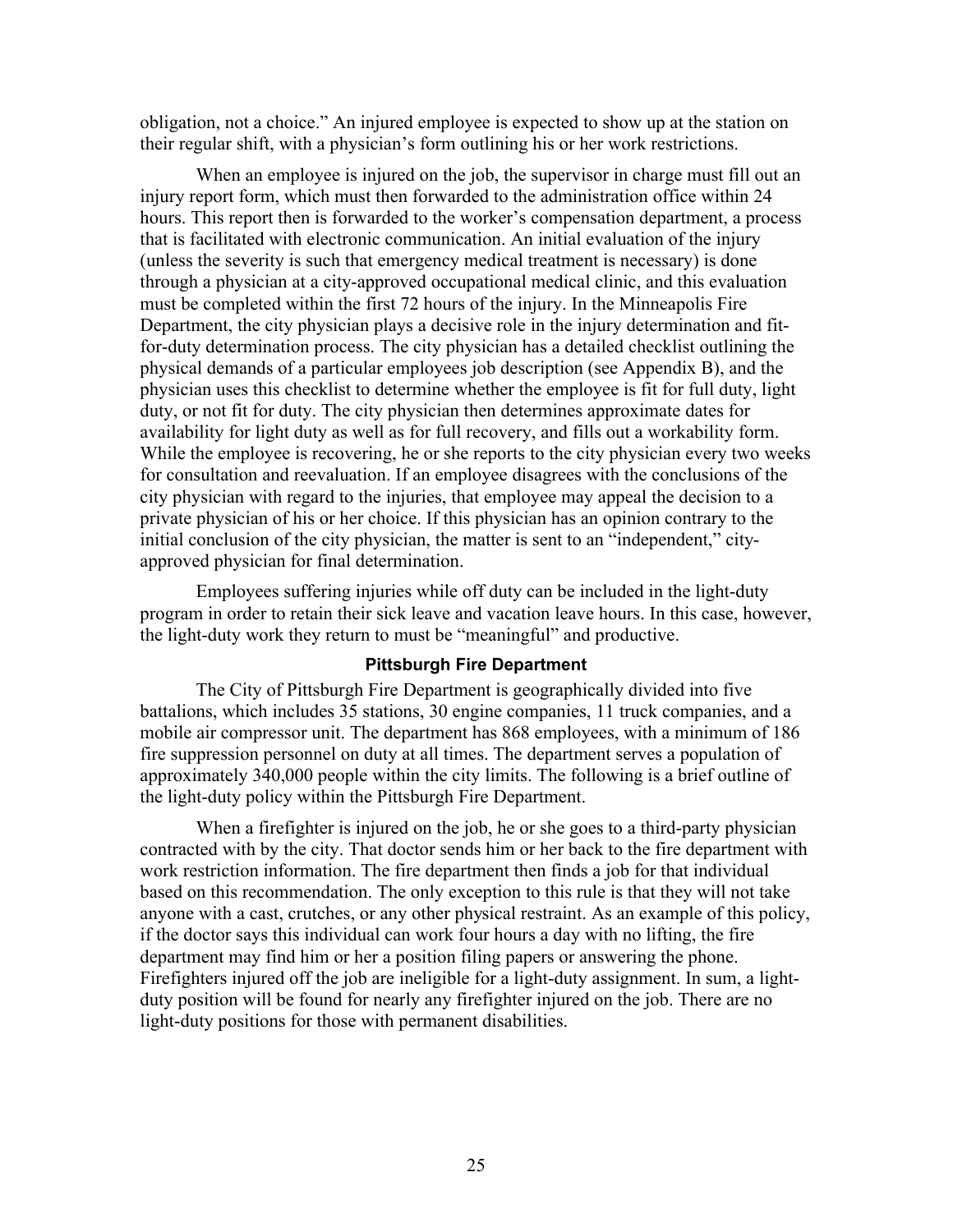#### **Cleveland Fire Department**

The Cleveland Fire Department serves a population of approximately 500,000 people living within the city limits. The following is a brief outline of the light-duty policy within the Cleveland Fire Department.

The Cleveland Fire Department operates an informal, unwritten light-duty program, called "transitional duty." A firefighter who is injured on the job goes to his or her private physician, who sends the employee back to the fire department with a note stating the individual's restrictions. The firefighter then reports to the department doctor, who also gives a diagnosis. This department doctor provides these services for all of the city's uniformed personnel and serves as a guarantee against possible abuses by the individual's private physician. The injured employee is then assigned a transitional duty assignment matching available work in the department with the individual's physical restrictions. This assignment cannot be refused. The firefighter's temporary supervisor keeps a log of the individual's progress and their impression of the employee's attitude toward the assignment throughout the assignment.

#### **Indianapolis Fire Department**

The City of Indianapolis Fire Department is geographically divided into four battalions, which includes 26 stations and 25 engine companies. The department employs more than 750 sworn firefighters and about 50 civilians. The department serves a population of approximately 400,000 people living within Indianapolis city limits. The following is a brief outline of the light-duty policy of the Indianapolis Fire Department.

Firefighters must orally notify their company officer and the battalion chief when they are injured. This notification must include the specific nature of the injury, the contact information for the attending (private) physician, and their anticipated date of return. This information is forwarded to the personnel office, which assumes a recordkeeping and regulatory role. Firefighters with an extended injury leave must contact their shift commander on the first shift day of each week to provide an update on their condition. Shift commanders are responsible for monitoring the status of firefighters on leave. In order to combat possible abuses of the system, the fire department may require documentation from the attending physician regarding the extent of the injury and estimated date of return to duty. Otherwise, the firefighter may be ordered to an evaluation by one of the department's two contracted-out physicians. In addition, the firefighter must see one of these physicians if they are expected to miss more than ten calendar workdays.

If the firefighter has limitations that leave him or her unable to perform normal duties, but able to perform less physically demanding jobs, he or she is put on limited duty. Typical limited-duty jobs include delivery services, office work, community education, and building inspections. The fire department attempts to match limited-duty jobs with the individual's personal characteristics, their physical and emotional limitations, and wherever the need for extra help within the fire department is the greatest. Limited-duty assignments are mandatory, but firefighters may use vacation time in lieu of the assignment.

When a firefighter is released from limited-duty work and is able to return to full duty, he or she must report immediately to the personnel office for instructions. Personnel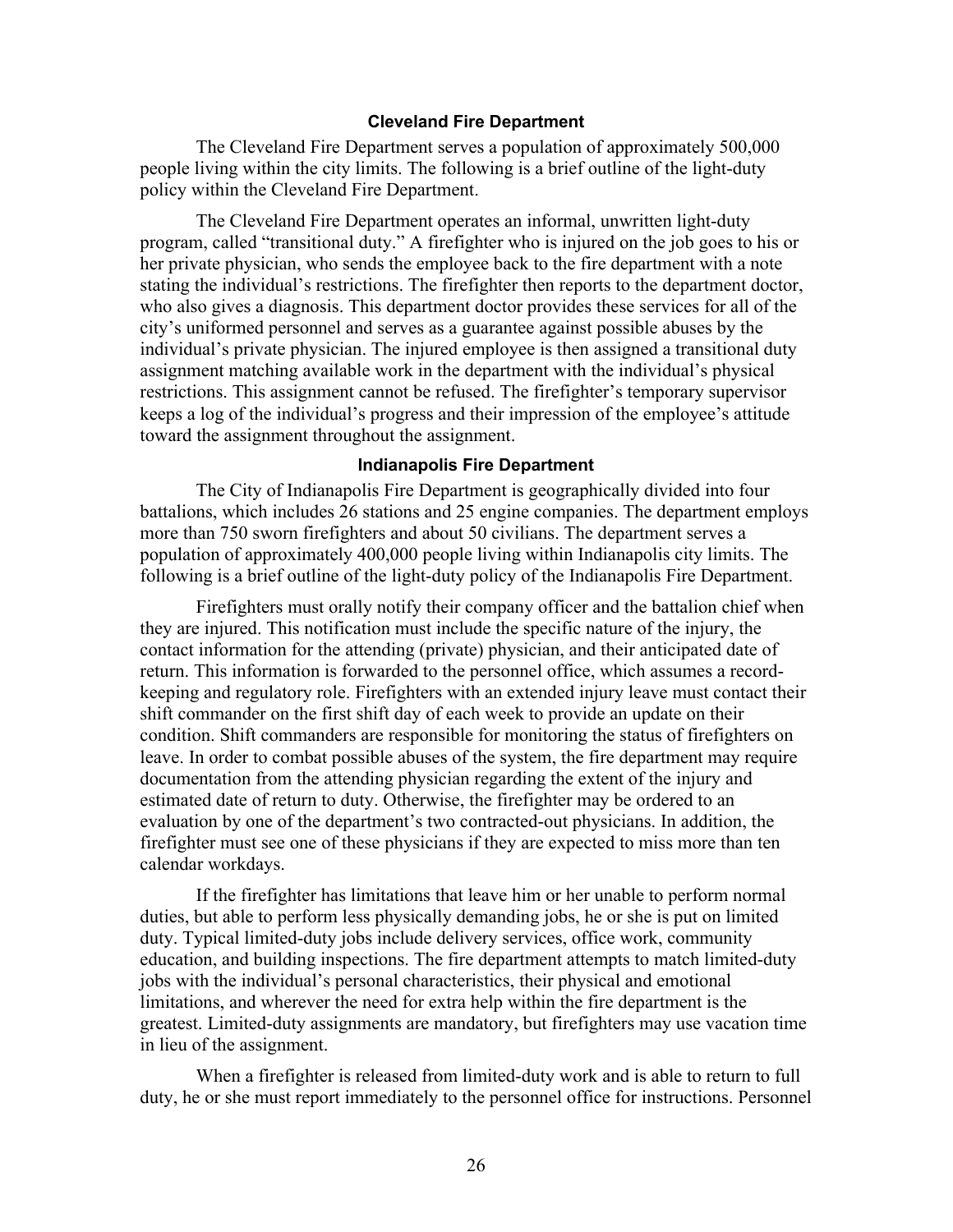will ensure that a department physician evaluates the firefighter in order to make sure that he or she is capable of returning to full duty. Once the firefighter's fitness for duty is determined, the personnel office will inform him or her of the return-to-duty date. Personnel will also notify the pertinent battalion chief of the firefighter's status and return-to-duty date.

#### **Cincinnati Fire Department**

The Cincinnati Fire Department has 881 sworn personnel. The department serves a population of approximately 332,000 people living within the Cincinnati city limits.

An injured Cincinnati firefighter first reports to the city physician, who determines whether the firefighter will be placed off duty, sent back to full duty, or placed on restricted duty (equivalent to light duty). The physician also provides the injured individual with a date for a return checkup. If placed on restricted duty, the firefighter must report to the training bureau at 7:00 a.m. every day to receive an assignment. Those on restricted duty due to an injury work four ten-hour shifts per week. Common restricted-duty jobs include office work, building inspections, and arson investigation. The given tasks are consistent with physical limitations. Injured firefighters are required to sign in and out every time they arrive at or leave the training bureau. A job will be found for every firefighter eligible for restricted duty, and the assignment is mandatory.

Upon receipt of an assignment, the chief of the bureau to which the firefighter is assigned monitors the individual to ensure that he or she is complying with the job requirements. Firefighters on restricted duty used to report to their company, but it was found that the company chiefs were not adequately monitoring them. The personnel office manages the light-duty program and sets up the basic rules that injured firefighters must follow. For example, they created the sign-in and sign-out sheet and ensure that those on restricted duty follow the sign-in rules. If the personnel office or the training bureau chief feel an individual is abusing the program, that person can be required to rereport to the doctor to get a current diagnosis and estimated date of return to full duty. The sign-in and sign-out sheet was a major incentive for people to return to work in a timely manner.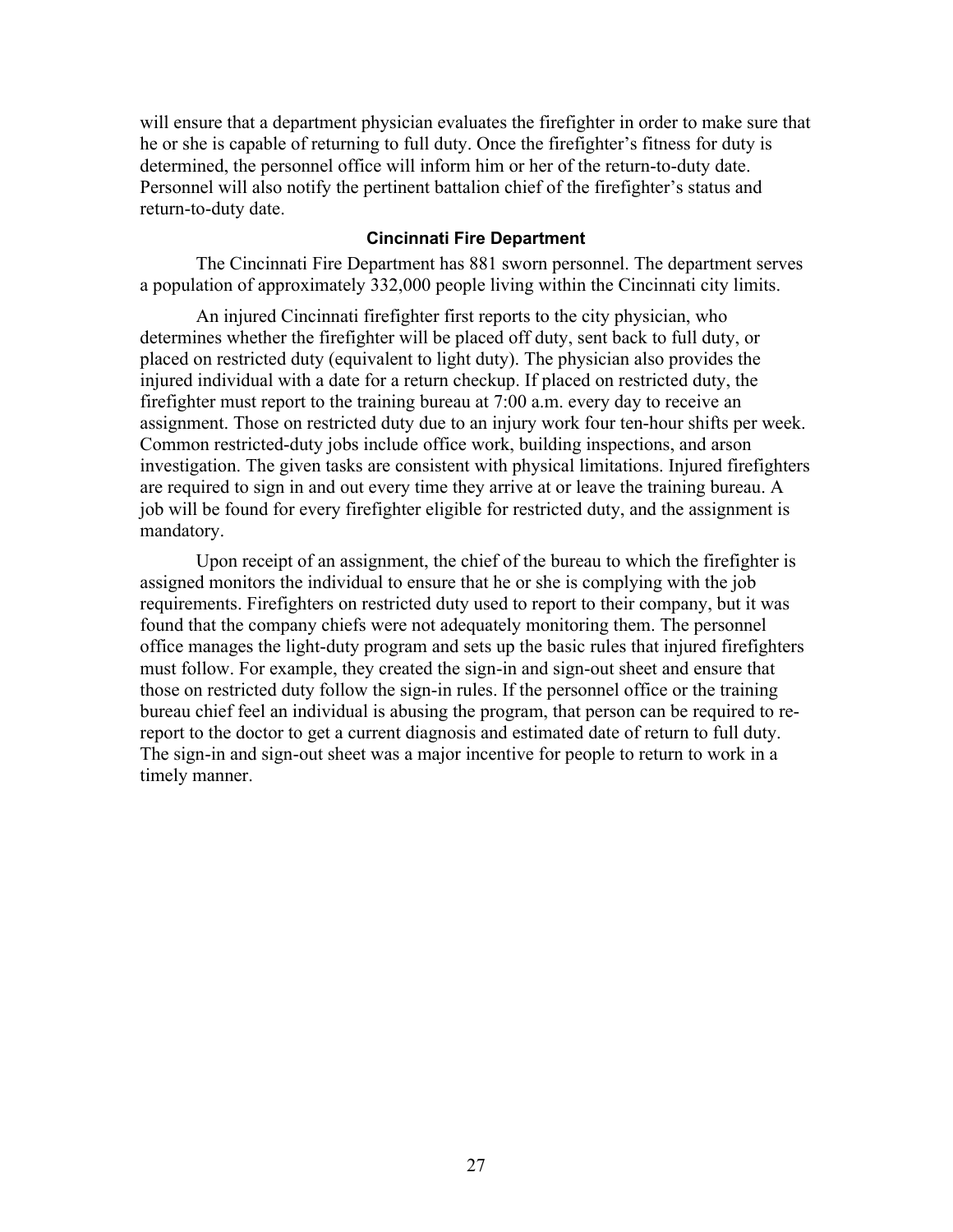#### **Appendix C**

## *Structure of the New Light-Duty Program*

This appendix provides the recommended structure for the light-duty program. The structure incorporates the recommendations made earlier to create a light-duty program that is both effective and efficient.

Much of the injury leave process under the light-duty program would be the same as it is under current policy. When a firefighter is injured, the individual reports to his or her supervisor. Within three days, the supervisor then completes the same injury report form that he or she would under current policy and forwards it to the Bureau of Administration. Administration records the necessary information and forwards it to the DEB and the safety coordinator. Together they determine injury pay eligibility and monitor the individual's recovery.

The individual reports to his or her physician as usual. The physician completes a form, similar to that used in the police department, that outlines the physical activities the injured firefighter can perform and the estimated dates of eligibility for light duty and return to full duty. This form goes to the firefighter's supervisor, the Bureau of Administration, the safety coordinator, and the DEB to ensure effective monitoring of the treatment plan. If the physician deems that the individual is eligible for light duty, he or she reports to the firehouse on the normal shift day until the safety coordinator assigns him or her to a light-duty position. The safety coordinator, the DEB, and the firefighter's physician work together to determine eligibility for light-duty assignments. The firefighter reports to the position to which he or she is assigned as soon as the safety coordinator finds an available position.

The safety coordinator and the DEB use regular physician reports to determine a date of return to full duty. When this date is known, the safety coordinator notifies the individual's supervisor, who prepares for the firefighter's return. The DEB conducts business as usual throughout most of this process. For example, they already monitor the firefighter's treatment plan and recovery in order to ensure a timely return to full duty. Under a light-duty policy, they would perform this task in addition to monitoring an individual's eligibility for light duty. They would regularly meet with the safety coordinator for the reasons outlined above. In sum, the current process is followed as closely as possible to minimize transition costs and to allow for the continuity of the work that is already performed.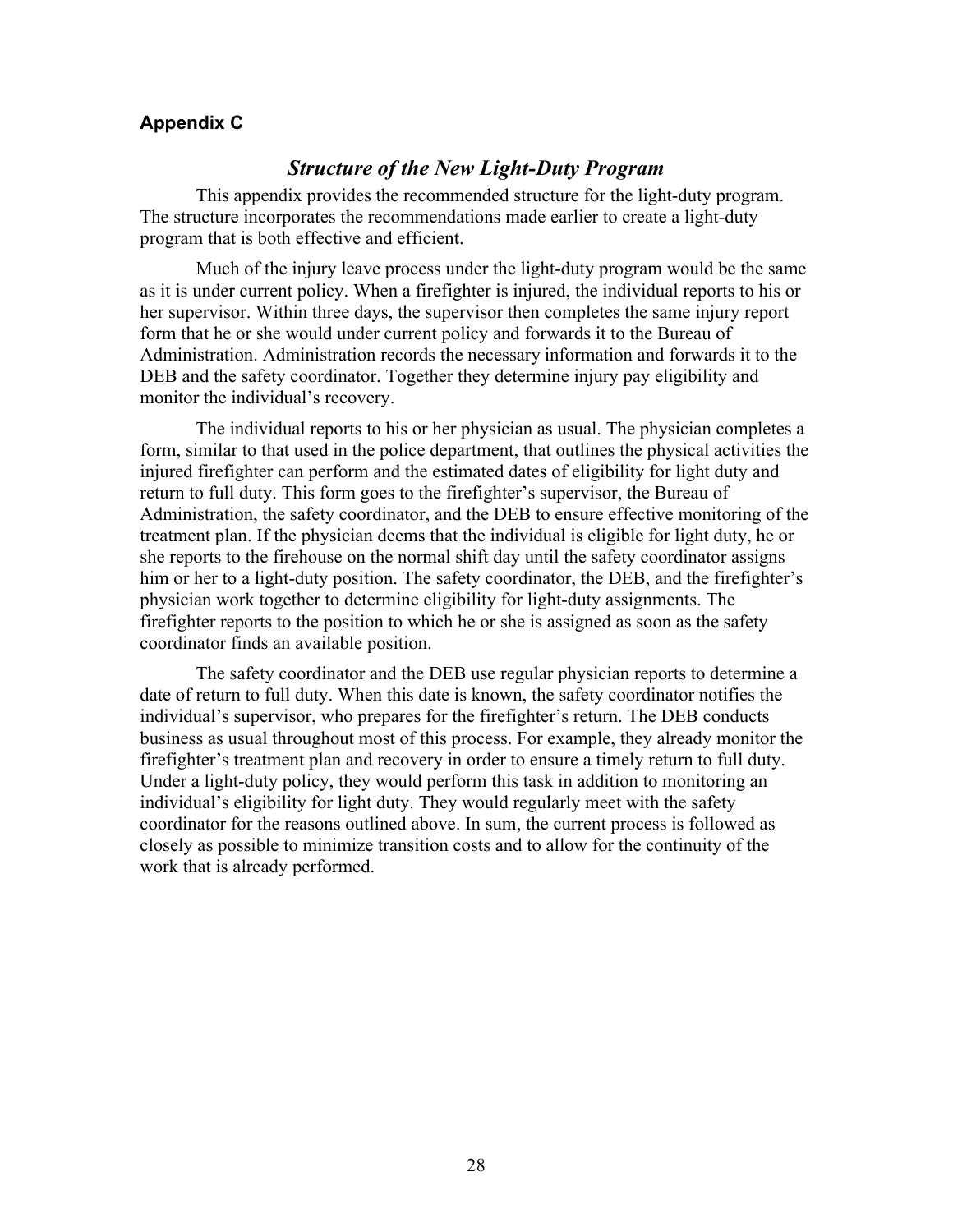## **Appendix D**



## *Flow Chart of Current Injury Leave Process*